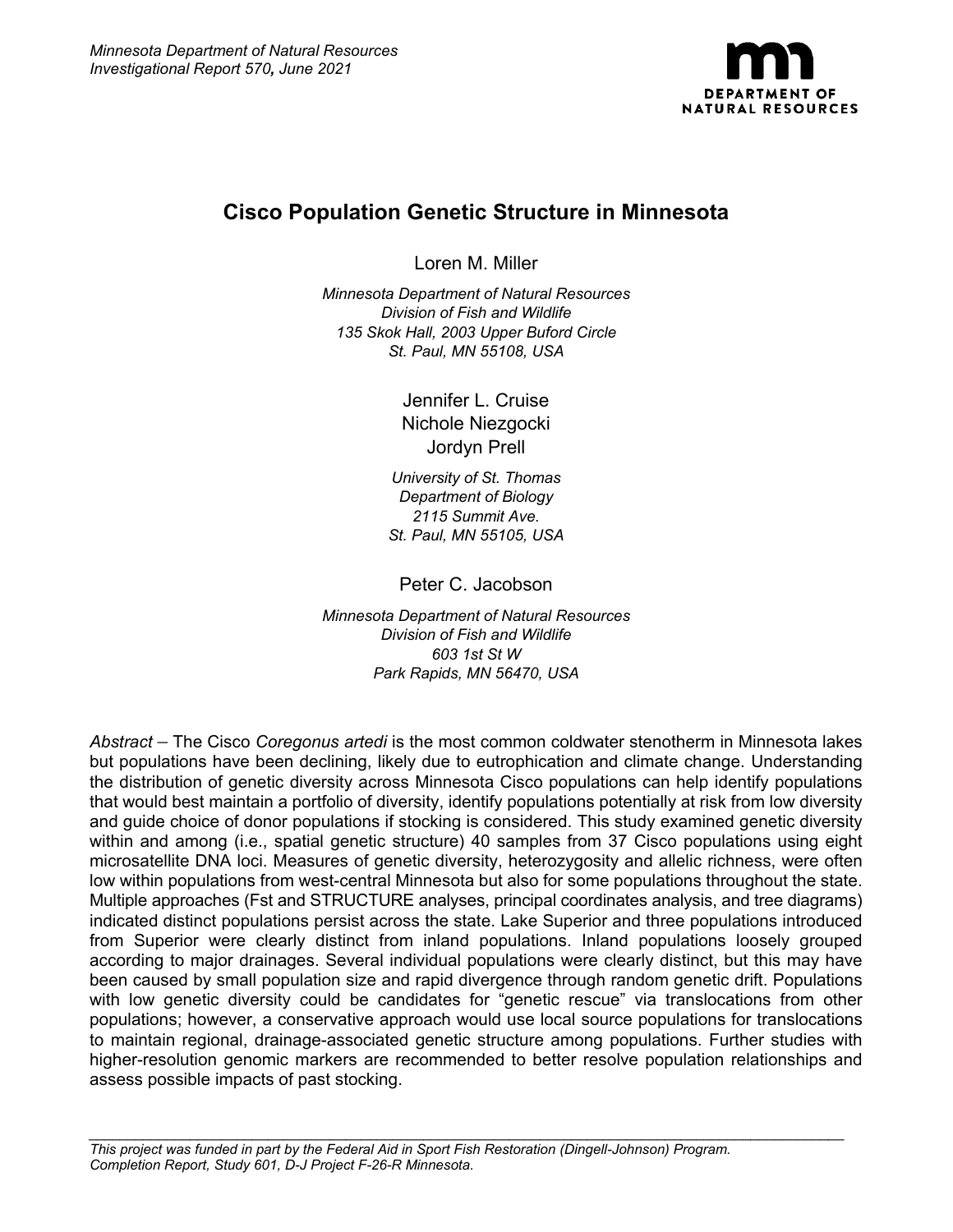### **INTRODUCTION**

The Cisco *Coregonus artedi* is widespread across northern North America and is the most common coldwater stenotherm in Minnesota lakes (Jacobson et al. 2012). Ciscoes are valued for human consumption and as important prey items for several other desired game species (Kaufman et al. 2009; Kennedy et al. 2018; VanderBloemen et al. 2020). Cisco populations have been declining in Minnesota, likely due to eutrophication and climate change (Jacobson et al. 2012), and are predicted to be extirpated from 30-70% of Wisconsin lakes by 2100 (Sharma et al 2011). Conservation efforts have focussed on maintaining coldwater habitat in refuge lakes deemed most resilient to system change (Fang et al. 2012; Jacobson et al. 2013). In some cases, introductory or supplemental stocking of Cisco has been proposed. Understanding the distribution of genetic diversity across Minnesota Cisco populations can help identify populations that would best maintain a portfolio of diversity, identify populations potentially at risk from low diversity and guide choice of donor populations if stocking is considered.

The study of North American Ciscoes is complicated by the high ecological and phenotypic diversity across their range (Turgeon et al. 2016; Eshenroder & Jacobson, 2020). Four extant species have been recognized in Lake Superior (Eshenroder et al., 2016). Most inland lakes in Minnesota have one morphotype *(C. artedi)* (Eddy and Underhill, 1974), while two others are occasionally found sympatrically with *C. artedi: C. zenithicus* and *C. nipigon* (Etnier et al., 2003). Turgeon et al. (2016) concluded that the Shortjaw Cisco *(C. zenithicus)* evolved independently from *C. artedi* in different lakes rather than represent a "Good Species," i.e, *C. zenithicus* are more closely related to *C. artedi* within the same lake than they are to *C.*

*zenithicus* in other lakes. Together, *C. artedi* displayed distinct western and eastern races (lineages), corresponding to Mississippi and Atlantic glacial refugia, with secondary mixing of lineages across much of north-central North America (Turgeon and Bernatchez 2001 a,b). As is common, finer-scale genetic population structure was observed among populations beyond that associated with the major races.

Populations will be similar based on shared ancestry, and conversely, differ as isolation (i.e., lack of gene flow) and time allow for genetic divergence. Spatial genetic structure of fish population is expected to relate to watersheds, as they are the pathway to population connectivity and gene flow. Contemporary watersheds may not reflect shared ancestry if post-glacial connectivity differed from the present; however, stocking is the most direct human impact on genetic structure of fish populations because it can immediately transcend historical boundaries. Stocking is often a confounding factor in assessing patterns of genetic diversity within and among fish populations (Miller et al. 2012, Turnquist et al. 2017).

This study examined genetic diversity within and among (i.e., spatial genetic structure) 37 Cisco populations in Minnesota. Populations with low genetic diversity, which may result from population bottlenecks driven by limited suitable aquatic habitat (Grow et al. In revision), may be susceptible to fitness-reducing inbreeding depression (Frankham 2015). Spatial patterns of genetic diversity were examined in relation to contemporary watersheds (mostly Hudson Bay and Mississippi drainages) and for evidence of stocking impacts. Genetic data can help guide management, especially in relation to stocking or translocations as a tool to maintain or enhance Cisco populations.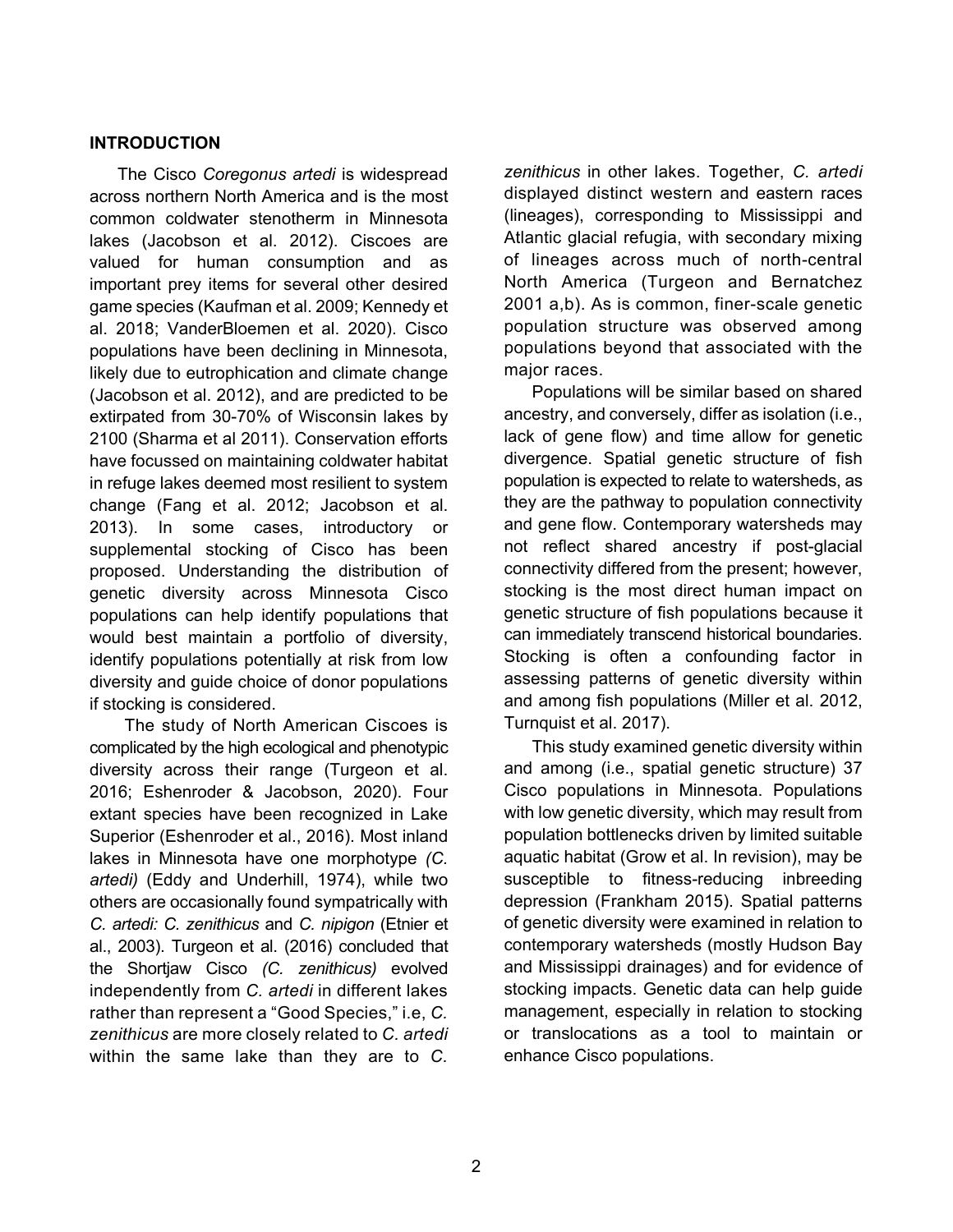### **METHODS**

### **Population sampling**

Cisco used in this study were sampled as part of broader studies examing oxythermal habitat relationships of native (Jacobson et al. 2020; Grow et al. In revision) and introduced Cisco populations (Jacobson et al. 2018). This analysis includes 32 samples from Grow et al. and an additional eight samples not included in any of the earlier studies. The 40 samples came from 37 lakes; three lakes had separate samples from distinct basins (Basswood, Leech and Lake of the Woods – Traverse Bays). Samples were collected once per lake in July or August from 2013 to 2015. Cisco were collected in the field primarily with vertical gill nets used by the Minnesota Department of Natural Resources to sample pelagic fish in deep lakes (Jacobson *et al.*, 2018). The nets consisted of seven 61 m deep panels of monofilament webbing (barmeasure mesh size x panel width): 10 mm x 0.9 m, 13 mm x 0.9 m, 19 mm x 1.2 m, 25 mm x 1.8 m, 32 mm x 3.0 m, 38 mm x 3.0 m, 44 mm x 3.0 m). The 10 mm and 13 mm panels were sewn together vertically into one net, as were the 19 mm and 25 mm panels, while the 32 mm, 38 mm, and 44 mm panels were used individually for a total of five separate vertical nets. Each net was ganged together by a 2 m connecting rope and the gang (5 nets with 7 panels) was set as a unit in the deepest basins of a lake. One to three gangs per lake were set in deep basins depending on lake complexity. Each net was deployed to sample the entire water column and was fished for 24 hrs. Leech Lake and Lake of the Woods - Traverse Bay samples were collected during standard Minnesota DNR large lake survey gillnetting surveys and Lake Superior samples were collected during standard Minnesota DNR fall assessments with floating gill nets. Fin clips from sampled fish were collected and preserved in 100% ethanol for genetic analysis.

### **Genetic analysis**

Cisco were genotyped at eight microsatellite DNA loci to measure population genetic diversity and assess population structure. All genotyping was conducted at the J. Cruise laboratory at the University of St. Thomas (St. Paul, MN). Genotyping methods were as described in Jacobson *et al.* (2018) except that two loci (ClaTet12 and ClaTet15) were removed because they had excessive deviations from Hardy-Weinburg equilibrium in larger sample collections. Briefly, DNA was extracted from 5 to 10 mg fin tissue using Qiagen Plant DNeasy Mini purification kits. Extracted DNA was amplified via polymerase chain reaction (PCR) using M13-tailed primers and fluorescent dye incorporation, as described by Shimizu et al. (2002). Primer sequences, reaction conditions, and microsatellite characteristics are summarized in Appendix 1. PCR products were submitted to the University of Minnesota Genomics Center for capillary electrophoresis on an Applied Biosystems 3730xl Genetic Analyzer. Internal size standards were used to determine PCR fragment lengths (allele sizes) of all fluorescent products, using PeakScanner 2™ software (Applied Biosystems).

For each sample, expected  $(H<sub>E</sub>)$  and observed  $(H<sub>o</sub>)$  heterozygosities were obtained using GENALEX 6.5 (Peakall and Smouse 2012, 2016). GENALEX was also used to test for deviations from Hardy-Weinberg equilibrium followed by a correction for multiple testing with a false discovery rate of 5% (Benjamini & Hochberg, 1995). Allelic richness  $(A<sub>r</sub>)$  was calculated using HP-Rare (Kalinowski, 2005), with a sample size of 16 alleles (the minimum sample size included in this analysis; i.e., twice the number of fish genotyped from St. Mary's Lake). This rarefaction method standardizes allelic diversity to a common sample size to allow comparisons among unequally sampled populations.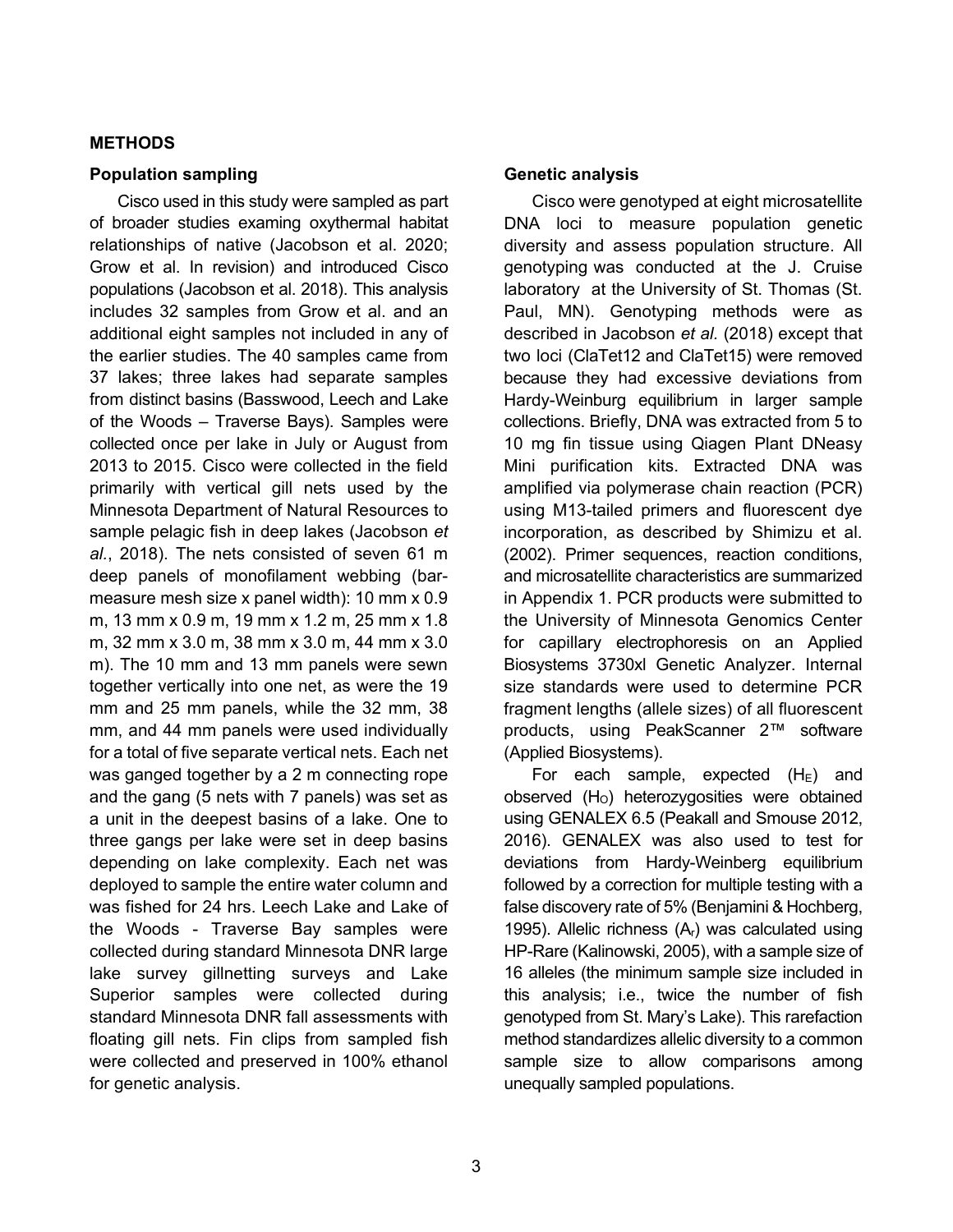Several approaches assessed population genetic structure (i.e., genetic relationships) among populations. Pairwise FST values, a measure of variance in allele frequencies, were calculated using GENALEX. The genetic composition of populations was further assessed in STRUCTURE (Pritchard et al. 2000). STRUCTURE uses a Bayesian clustering approach to identify the possible number of genetically-distinct population clusters (*K*) that, approximately, minimize Hardy-Weinberg and linkage disequilibrium in the data. Then, it estimates the proportion of alleles of each individual originating from each population. Ten replicate analyses for all numbers of distinct genetic clusters (K) from  $K = 1$  to  $K = 20$  were performed using an admixture model with correlated allele frequencies, a burn in length of 50,000 steps and a run length of 200,000 steps after burn in. The best supported K value(s) were determined using the method of Evanno et al. (2005). STRUCTURE analysis identifies distinct populations but does not indicate the degree of difference, whereas principal coordinate analysis (PCoA) reveals genetic relationships based on dissimilarity of allele frequencies. PCoA reduces the complexity of variation across multiple variables/ dimensions (here, allele frequencies) into axes that best resolve differences among samples. PCoA was first run in GENALEX for all the samples and then with the clearly resolved group of Lake Superior and introduced populations removed to examine inland populations with finer resolution. Finally, a neighbor-joining tree of genetic relationships among populations based on Cavalli-Svorsa chord distances (Cavalli-Sforsa and Edwards 1967) was constructed using the neighbor joining method of Saitou and Nei (1987). Tree

construction was performed using FIGTREE [\(http://tree.bio.ed.ac.uk/software/figtree/\)](http://tree.bio.ed.ac.uk/software/figtree/).

# **RESULTS**

Our final genetic data set consisted of 40 samples from 37 lakes (three lakes had separate samples from distinct basins: Basswood, Leech and Lake of the Woods - Traverse Bay) with an average of 25 individuals per sample (range 4 to 70; Clearwater-South with N=4 was removed from some of the subsequent analyses; Table 1, Figure 1). Significant deviations from Hardy-Weinberg equilibrium were indicated for 29 of 298 tests. Deviations were not associated with specific samples or loci, which would have indicated possible population or genotyping anomalies, so all data were deemed suitable for assessing diversity measures.

# **Within population genetic diversit**y

Measures of genetic diversity varied widely across populations  $(H_E: 0.39-0.80;$ H<sub>O</sub>: 0.41-0.80; A<sub>r</sub>: 3.1-8.1; Table 1). The relative ranking of populations was generally consistent for all measures (Figure 2). For example, Middle Spunk had the lowest diversity for all three measures and six populations were in the lowest quartile for all measures. Populations in the Mississippi drainage had lower diversity than those of the Hudson Bay drainage, but the differences were not statistically significant (Mann-Whitney U tests: A<sub>R</sub>, U=94, p=0.08;  $H<sub>E</sub>$ , U=99.5, p=0.11). Within the Mississippi drainage, however, disjointed populations to southwest had significantly lower genetic diversity than those to the north and east (Mann-Whitney U tests:  $A_R$ , U=17, H<sub>E</sub>, U=16, both p=0.01).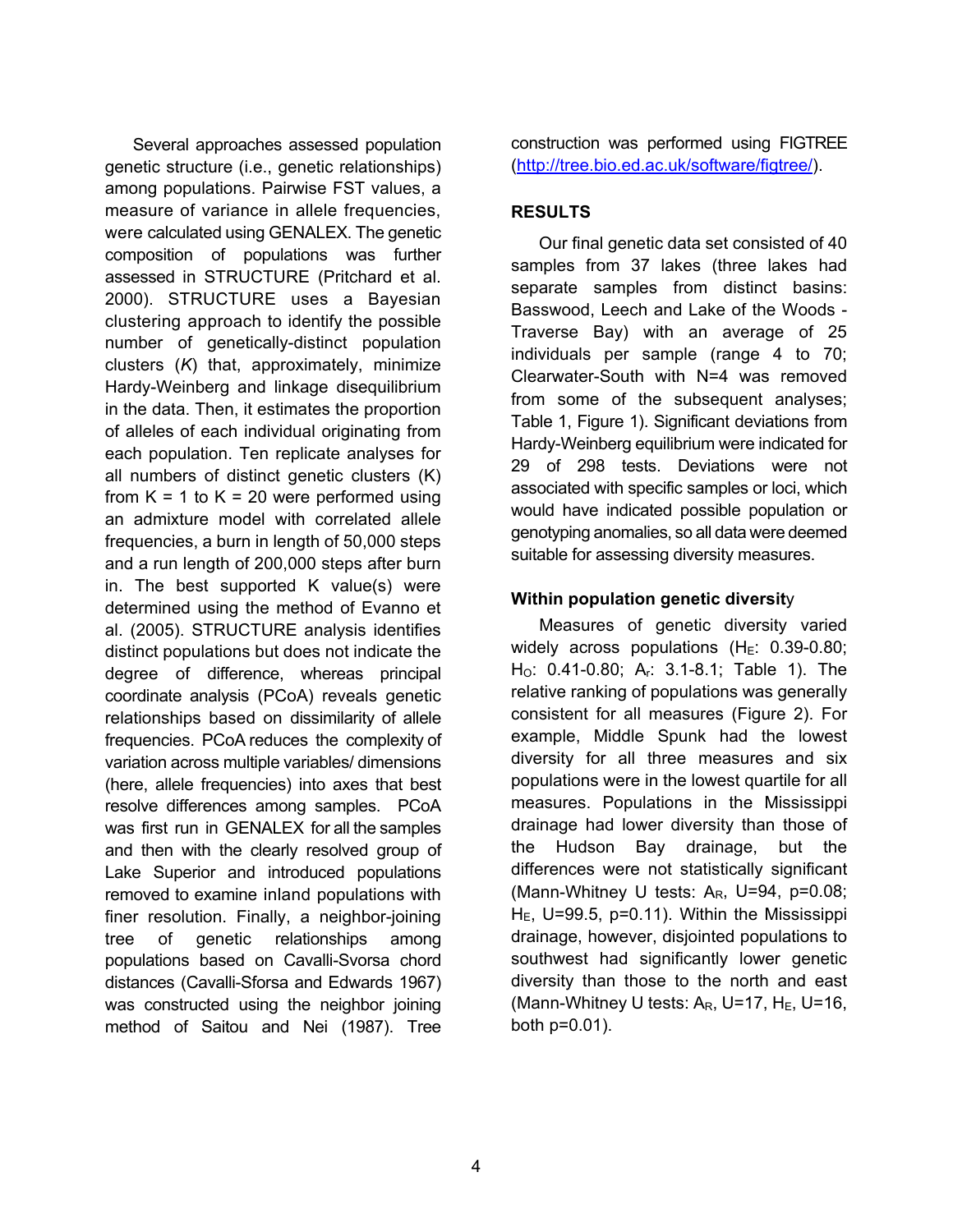| Pop ID           | Population        | Drainage          | N  | $H_{obs}$ | $H_{\text{exp}}$ | $AR_8$ |
|------------------|-------------------|-------------------|----|-----------|------------------|--------|
| 1                | Superior          | Superior          | 20 | 0.71      | 0.72             | 7.8    |
| $\overline{2}$   | Greenwood         | Introduced        | 45 | 0.74      | 0.74             | 7.1    |
| 3                | Loon              | Introduced        | 50 | 0.76      | 0.76             | 7.4    |
| 4                | Clearwater        | Introduced        | 11 | 0.75      | 0.71             | 6.1    |
| 5                | <b>StMarys</b>    | Superior          | 8  | 0.80      | 0.74             | 5.8    |
| 6                | Ojibwe            | <b>Hudson Bay</b> | 20 | 0.58      | 0.61             | 5.7    |
| $\overline{7}$   | Moose             | <b>Hudson Bay</b> | 20 | 0.73      | 0.77             | 6.9    |
| 8                | Newfound          | Hudson Bay        | 15 | 0.73      | 0.74             | 6.3    |
| $\boldsymbol{9}$ | Snowbank          | <b>Hudson Bay</b> | 20 | 0.74      | 0.78             | 8.1    |
| 10               | <b>Sucker</b>     | <b>Hudson Bay</b> | 11 | 0.70      | 0.74             | 7.2    |
| 11               | Basswood-E        | Hudson Bay        | 25 | 0.73      | 0.78             | 7.4    |
| 12               | Basswood-W        | <b>Hudson Bay</b> | 34 | 0.76      | 0.77             | 7.3    |
| 13               | <b>Bearlsland</b> | <b>Hudson Bay</b> | 20 | 0.76      | 0.76             | 7.6    |
| 14               | Farm              | <b>Hudson Bay</b> | 18 | 0.65      | 0.68             | 6.4    |
| 15               | Fall              | <b>Hudson Bay</b> | 15 | 0.66      | 0.73             | 6.7    |
| 16               | Shagawa           | <b>Hudson Bay</b> | 16 | 0.74      | 0.75             | 6.3    |
| 17               | Trout             | <b>Hudson Bay</b> | 30 | 0.77      | 0.78             | 8.0    |
| 18               | LOW-LTraverse     | <b>Hudson Bay</b> | 20 | 0.80      | 0.75             | 7.0    |
| 19               | LOW-BTraverse     | <b>Hudson Bay</b> | 20 | 0.73      | 0.76             | 7.7    |
| 20               | Elk               | Mississippi-N     | 19 | 0.71      | 0.72             | 6.0    |
| 21               | <b>TenMile</b>    | Mississippi-N     | 20 | 0.73      | 0.77             | 7.6    |
| 22               | Lasalle           | Mississippi-N     | 20 | 0.66      | 0.77             | 6.7    |
| 23               | Leech-West        | Mississippi-N     | 20 | 0.65      | 0.76             | 7.0    |
| 24               | Leech-Main        | Mississippi-N     | 20 | 0.72      | 0.70             | 7.2    |
| 25               | Kabekona          | Mississippi-N     | 28 | 0.76      | 0.80             | 7.6    |
| 26               | <b>BigSand</b>    | Mississippi-N     | 18 | 0.73      | 0.77             | 6.8    |
| 27               | <b>Blue</b>       | Mississippi-N     | 20 | 0.67      | 0.68             | 6.9    |
| 28               | Prairie           | Mississippi-N     | 13 | 0.63      | 0.55             | 4.5    |
| 29               | Long              | Mississippi-N     | 49 | 0.75      | 0.75             | 6.9    |
| 30               | Round             | Mississippi-N     | 20 | 0.80      | 0.78             | 7.6    |
| 31               | Cedar             | Mississippi-N     | 47 | 0.74      | 0.76             | 7.5    |
| 32               | Osakis            | Mississippi-WC    | 21 | 0.64      | 0.70             | 6.4    |
| 33               | Rachel            | Mississippi-WC    | 17 | 0.65      | 0.63             | 5.4    |
| 34               | <b>Burgen</b>     | Mississippi-WC    | 23 | 0.72      | 0.70             | 6.3    |
| 35               | Carlos            | Mississippi-WC    | 29 | 0.72      | 0.75             | 7.0    |
| 36               | MiddleSpunk       | Mississippi-WC    | 20 | 0.41      | 0.39             | 3.1    |
| 37               | Koronis           | Mississippi-WC    | 42 | 0.52      | 0.55             | 4.7    |
| 38               | Green             | Mississippi-WC    | 70 | 0.73      | 0.73             | 6.8    |
| 39               | WestSylvia        | Mississippi-WC    | 17 | 0.69      | 0.67             | 5.0    |
| 40               | ClearwaterS       | Mississippi-WC    | 4  | 0.53      | 0.62             | 3.9    |

TABLE 1. Genetic diversity of Minnesota Cisco populations based on eight microsatellite loci: observed heterozygosity (H $_{\rm obs}$ ), expected heterozygosity (H $_{\rm exp}$ ) and allelic richness standardized to a sample size of eight individuals (AR $_{8})_{\cdot}$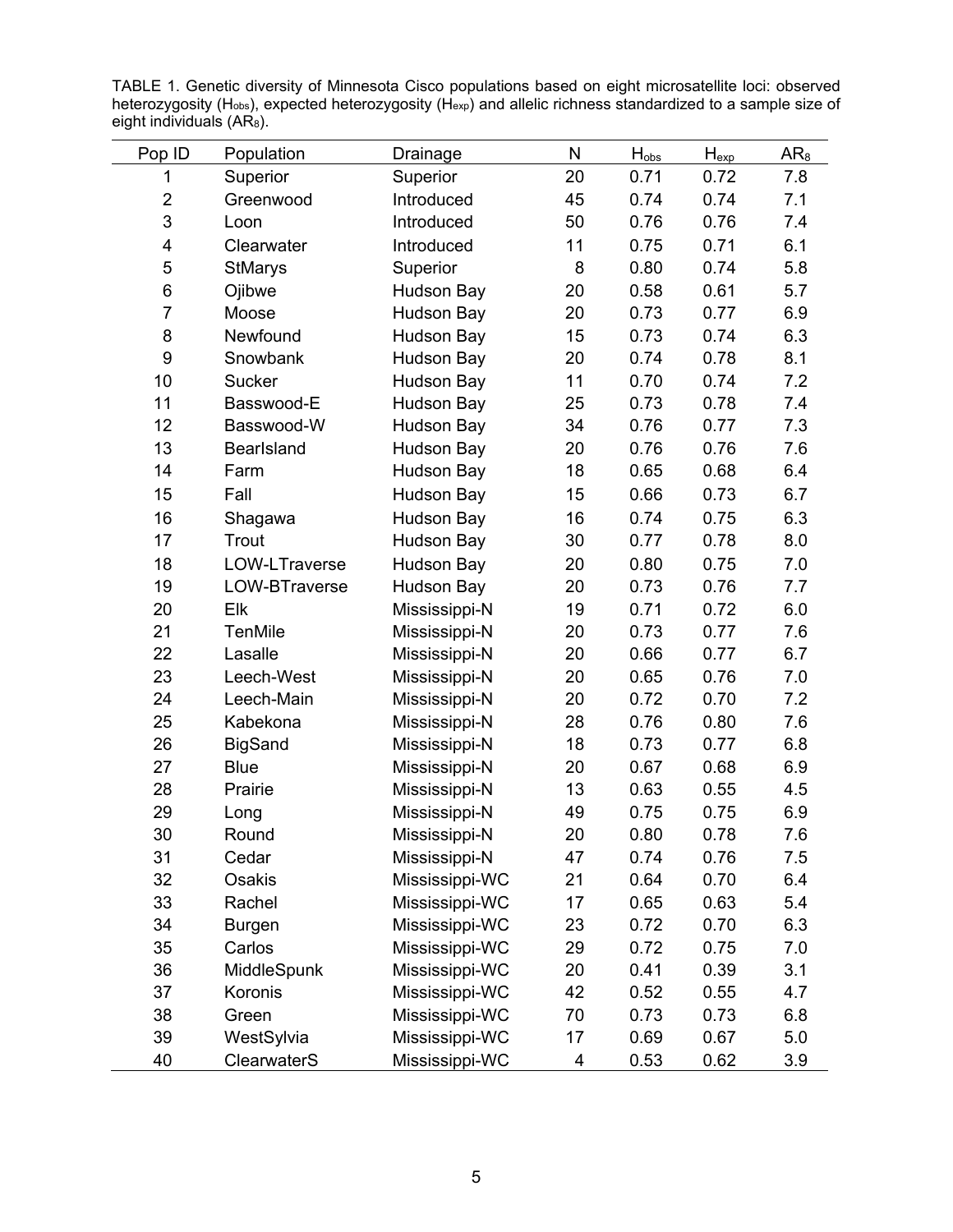

FIGURE 1. Map of Minnesota Cisco populations assessed for genetic diversity. Lake names associated with Populations IDs are listed in Table 1.



FIGURE 2. Minnesota Cisco populations displayed in increasing order of allelic richness. Colors on bars indicated drainages: solid blue – Hudson Bay drainage, black – Mississippi drainage, stippled purple – Lake Superior drainage, cross-hatched yellow – Lake Superior and inland populations founded from Lake Superior sources.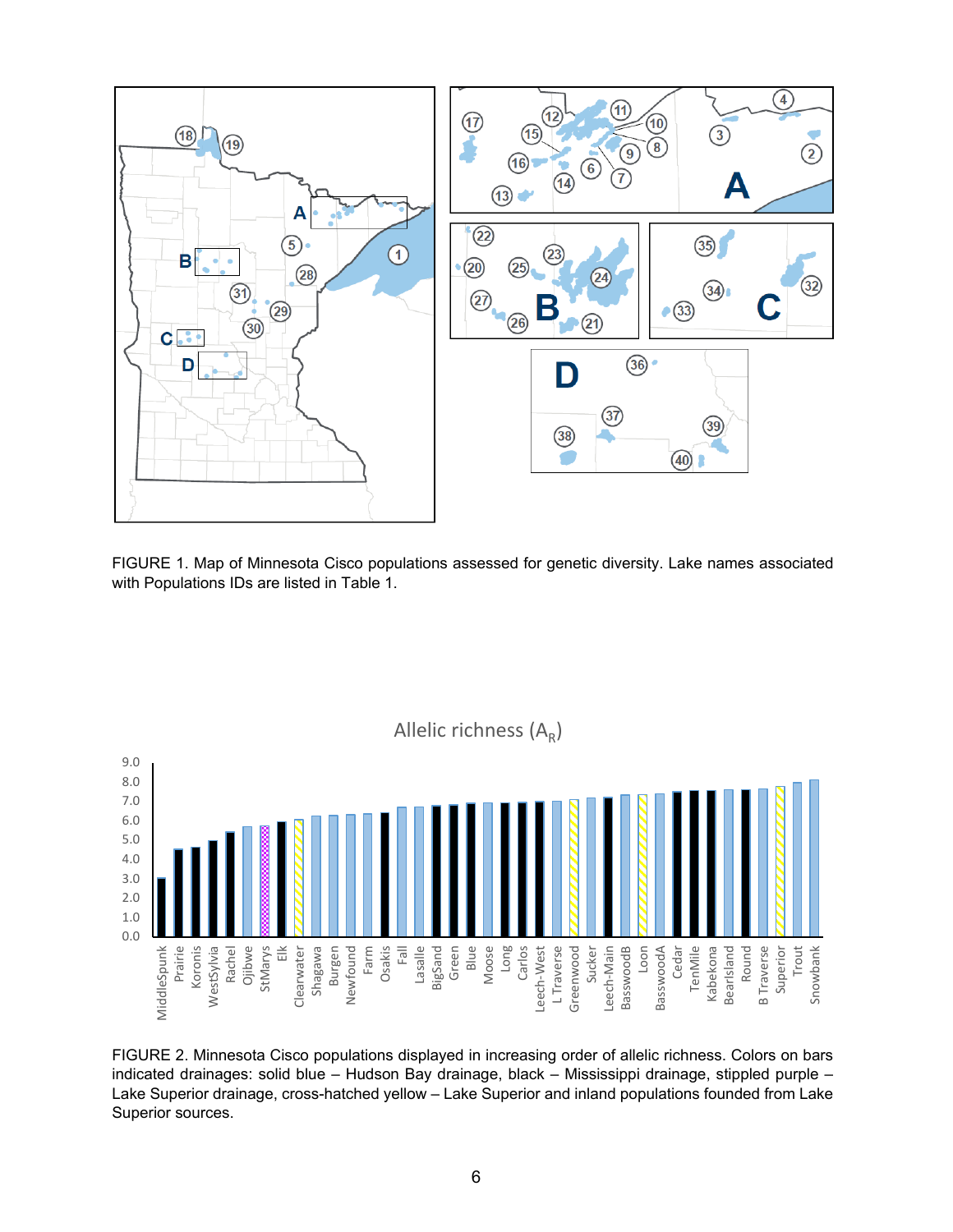### **Population genetic structure**

Significant genetic structure was evident between most samples, indicating that limited gene flow and resulting genetic drift is common among populations. All but 10 of 741 pairwise comparisons indicated significant variance in allele frequencies between populations as measured by  $F_{ST}$  (Appendix 2). Six of the non-significant comparisons were between basin samples within lakes or lakes in the same drainage, so a lack of strong isolation and subsequent drift is unsurprising. Four non-significant comparisons involved lakes from the Hudson Bay and Mississippi drainages, which likely reflected low power and sampling error.

Bayesian clustering analysis in STRUCTURE provided the highest support for just two ancestral groups (K=2) that were not informative about overall population differences. Low values of K produced by the Evanno method are common when multiple levels of hierarchical structure are present (Evanno at el. 2005). The next best support was for nine distinct ancestral groups (K=9) with various associations with individual samples, geographic clusters or stocking histories. First, Lake Superior and three populations founded from Lake Superior sources (Clearwater, Greenwood and Loon) showed a strong similarity (i.e., mostly the same color  $$ yellow; Figure 3) and were distinct from all other inland populations, as was shown previously with fewer inland samples (Jacobson et al. 2018). Next, in several cases, single populations or pairs of populations formed distinct clusters (Ojibwe-Prairie, Elk, Middle Spunk, Koronis, and Green-West Sylvia). At the nextbest supported K=12, the pairs Ojibwe-Prairie and Green-West Sylvia further resolved into their own groups (Figure 3, lower). Finally, two groups of geographically nearby populations were predominantly composed of one ancestral group (Farm-Fall-Shagaw, brown in Figure 3, upper; Osakis-Rachel-Bergen-Carlos, dark blue in Figure 3, upper). The remaining populations had poorlyresolved mixtures of multiple ancestral groups.



FIGURE 3. Genetic structure of Minnesota Cisco populations revealed by Bayesian clustering analysis in the program STRUCTURE (Pritchard et al. 2000). Colors indicate (upper) the 9 distinct clusters, i.e., ancestral groups, best supported by the analysis (after the uninformative K=2) and (lower) the 12 distinct clusters that had moderate support in the analysis. Note that colors show contrasts within graph and are not related across graphs. Vertical lines represent individuals with colors representing proportions of ancestry estimated to derive from each ancestral group. Multiple colors for an individual may indicate ancestry derived from multiples sources (e.g., resulting from stocking) or result from incomplete resolution of ancestral groups (low assignment power). Sample locations are indicated by numbers in Table 1.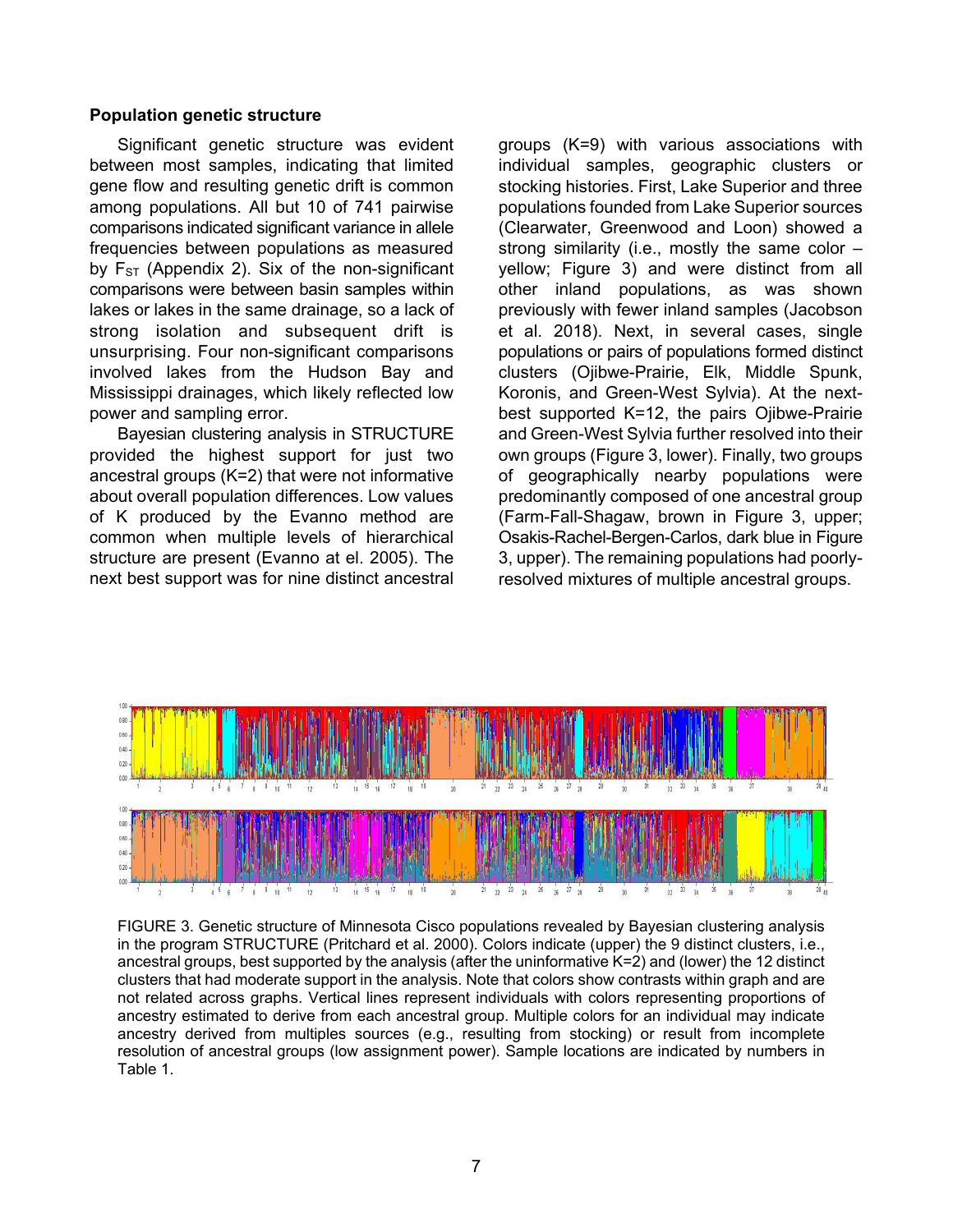The PCoA analysis is a way to show how populations related to each other, not just which ones differ as in STRUCTURE. The PCoA of all samples clearly grouped Superior and introduced populations with each other and separate from all other inland samples (Figure 4). Among inland populations, Hudson Bay and Mississippi drainage populations tended to separate left-toright along the first axis, but with considerable overlap. Because PCoA considers all data simultaneously, removing samples can change the relative position of the remaining samples.

The analysis without Superior populations showed some of this effect, but most patterns were similar (Figure 5). A trend of Hudson Bay and Mississippi drainage populations separating along axis 1 remained. Some groupings of geographically close populations were evident, including the interconnected lakes Moose, Newfound, Sucker and Basswood in the Hudson Bay drainage and Green, Burgen, Osakis and Rachel in west-central Minnesota. Middle Spunk and Ojibwe were consistent outliers in both analyses.



FIGURE 4. Population structure of Minnesota Cisco populations assessed by a principal coordinate analysis (PCoA). Individual scores on PCoA axes 1 and 2 (percentage of genetic variance explained in parentheses) are presented as points and colored by region: blue – Hudson Bay drainage, black – Mississippi drainage, purple – Lake Superior drainage, yellow – Lake Superior and inland populations founded from Lake Superior sources. Basswood east and west basin samples were combined.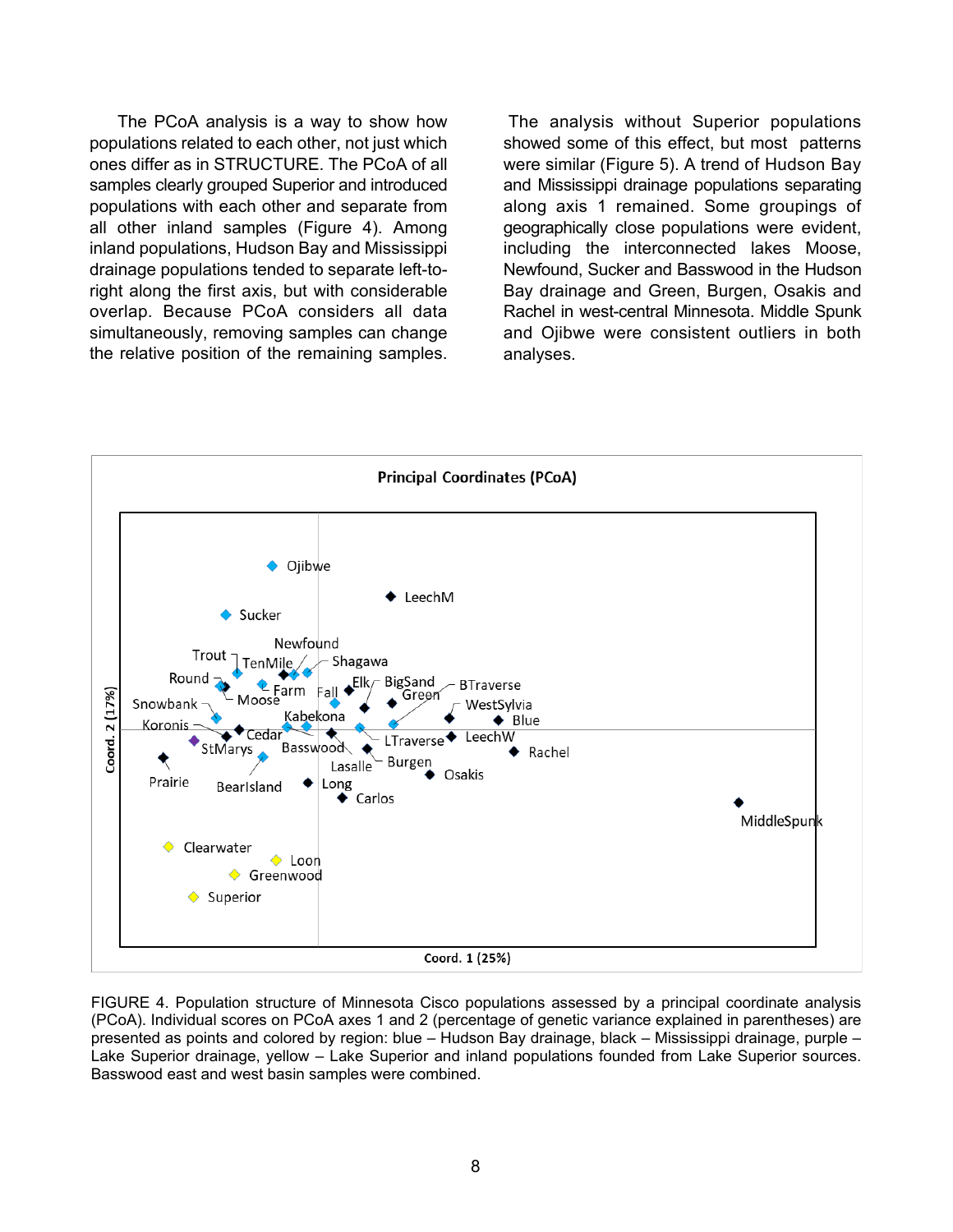

FIGURE 5. Population structure of Minnesota Cisco populations assessed by a principal coordinate analysis (PCoA) with Lake Superior and introduced populations removed. Individual scores on PCoA axes 1 and 2 (percentage of genetic variance explained in parentheses) are presented as points and colored by region: blue – Hudson Bay drainage, black – Mississippi drainage, purple – Lake Superior drainage. Basswood east and west basin samples were combined.

The genetic tree revealed patterns of relationships among populations similar to those of PCoA and STRUCTURE (Figure 6). Superior and introduced populations were on a distinct branch. Other main branches tended to group Hudson Bay or Mississippi

drainage populations but some populations were interspersed across drainage groups. Branch lengths are proportional to genetic distances and long branches typically occurred for populations that were outliers in PCoA or distinctive in STRUCTURE.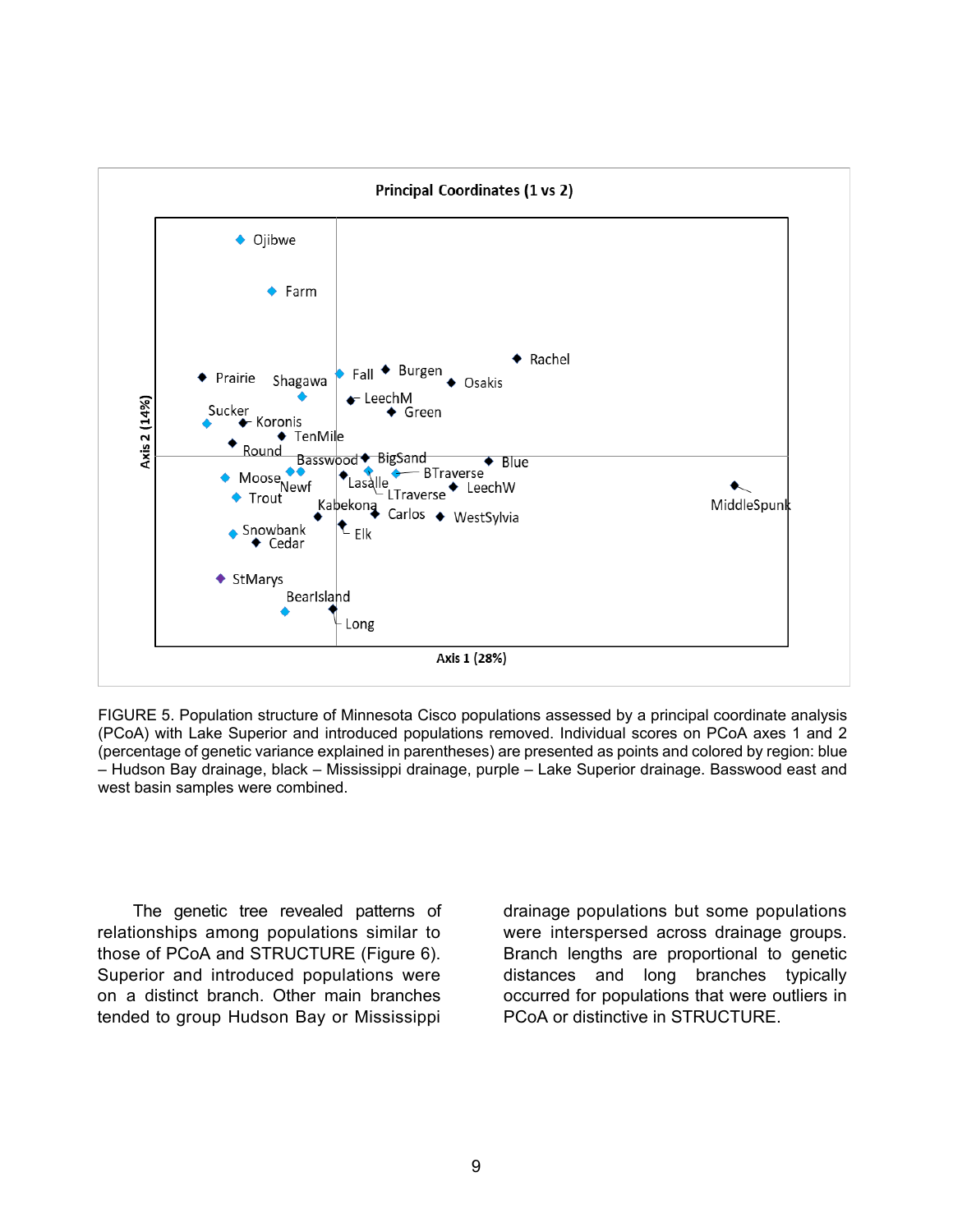

FIGURE 6. Neighbor-joining tree diagram of genetic relationships among Minnesota Cisco populations based on chord distances using eight microsatellite loci. Colored lines indicate geographic groupings of populations: blue – Hudson Bay drainage, black – Mississippi drainage, purple – Lake Superior drainage, yellow – Lake Superior and inland populations.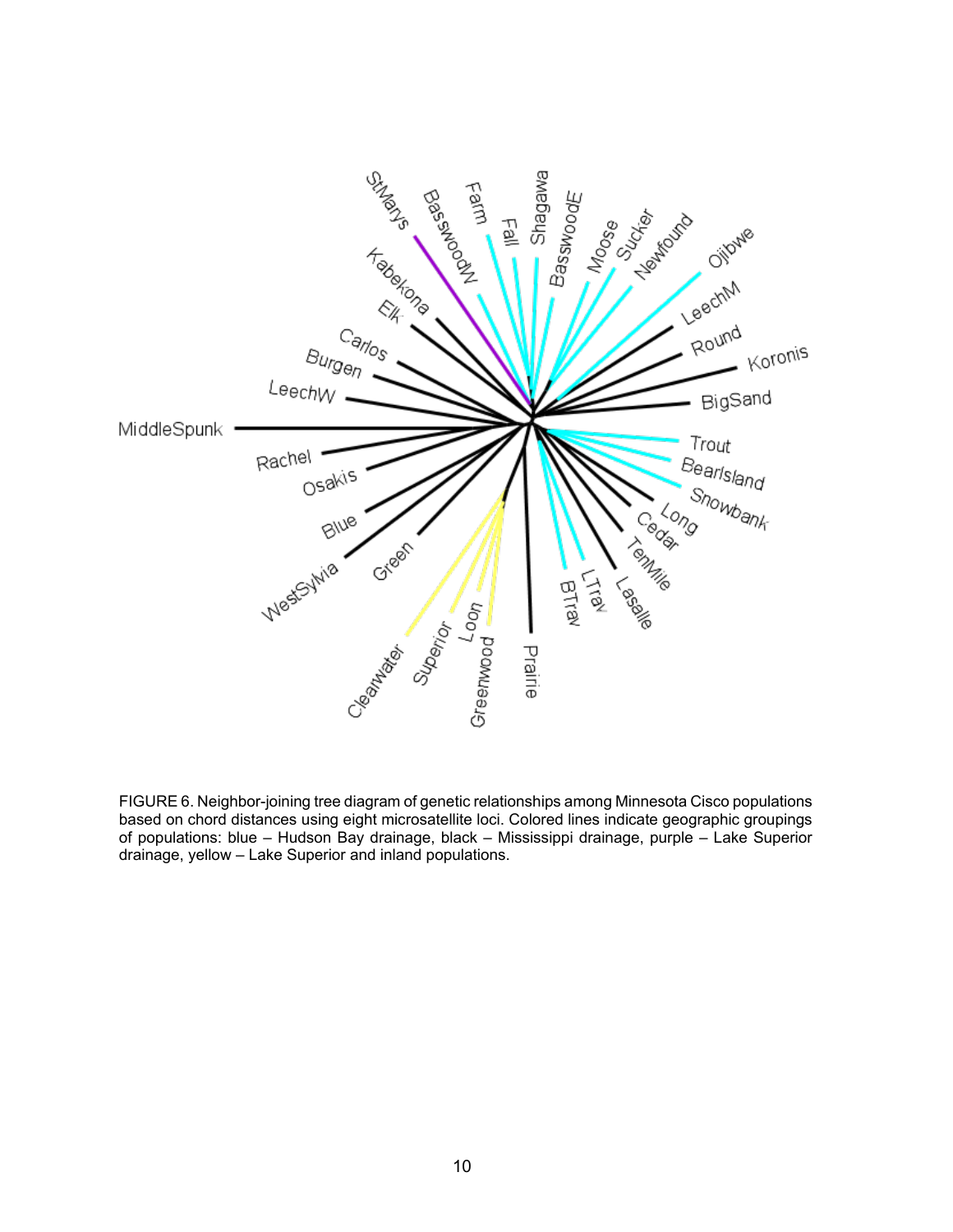# **DISCUSSION**

Groups of genetically similar populations suggest connectivity and shared history. There is a slight separation of Hudson and Mississippi populations in the PCoAs, suggesting that structure is at least loosely associated with contemporary major drainages, as for walleye *Sander vitreus* (Bootsma et al. 2021) and Muskellunge *Esox masquinongy* (Turnquist et al. 2017). In addition, several branches of the tree diagram group geographic clusters of populations within drainages: Carlos-Burgen-Middle Spunk-Rachel-Osakis, Shagawa-Farm-Fall-Basswood, and Moose-Sucker-NewFound. The latter two are connected lake groups within the Boundary Waters. The measure of differentiation  $F_{ST}$  is low, and sometimes non-significant, between populations in these groups, indicating that contemporary gene flow and/or maintenance of high population sizes has limited divergence among these populations.

In contrast to population groups, the distinctiveness of many individual populations in STRUCTURE or PCoA analyses (Ojibwe, Prairie, Elk, Middle Spunk, Koronis, Green, and West Sylvia) likely reflects isolation and bottlenecks leading to relatively strong divergence due to rapid genetic drift. With the exception of Green, these populations all fall in the bottom quartile for one or more of the genetic diversity measures. Importantly, divergence due to rapid drift in small populations does not necessarily imply long isolation and may obscure historical population connectivity and shared colonization history. A good example is Middle Spunk, which has by far the lowest genetic diversity. It is farther from the main inland group than are Superior populations in the PCoA (Fig. 4), but branches along with other west-central populations in the genetic tree. This suggests shared ancestry with other populations in the region, rather than an introduction from a highly divergent source population. In contrast, Koronis does not group with other populations in west-central Minnesota, but it also has low diversity. Rapid divergence of this apparently bottlenecked population may be obscuring a relationship to other Cisco populations in the region. The grouping of Ojibwe and Prairie

at K=9 may be an example of random drift resulting in similarity that does not reflect shared history. These populations are from different drainages and it seems unlikely that one would have been stocked into the other. The populations separate at K=12 and PCoA and the tree diagram do not support their pairing.

Most published studies of Cisco genetic structure have focused on large-scale patterns across the range (Turgeon 2001a; b; 2003) and there is less comparable information on genetic structure across the smaller scale of this study. Prior studies identified two major groups associated with distinct glacial refugia that have mixed in the Great Lakes and inland into Canada. Native inland populations in Minnesota likely fall into the western refugial lineage (Turgeon and Bernatchez 2001a). Although not the focus of their study, Turgeon et al. (2016) indicated that STRUCTURE identified distinct individual populations or groups of nearby populations over approximately 500 hundred kilometers in Ontario, which is similar to our findings. Another study using microsatellite data found low diversity and high divergence among inland populations in Michigan, with little impact of historical stocking from Great Lakes sources (J. Homola, Michigan State University, unpublished data; 2021 Midwest Fish and Wildlife Conference abstract). A study using thousands of genomic markers and widespread sampling across mostly Wisconsin populations surveyed genomic diversity, differentiation, and effective population sizes and their relationships to environmental factors (A. Ackiss, UW-Steven's Point, unpublished data; 2021 Midwest Fish and Wildlife Conference abstract). They also found a mix of geographic groupings of populations and highly distinct, likely bottlenecked, individual populations. Their genomic markers should provide much higher resolution of genetic structure, within population diversity and potential stocking impacts. Future efforts should focus on using the same markers for Minnesota populations. Combining the data would then increase the understanding of finescale genetic relationships in Minnesota and place them in the context of broader structure across the region.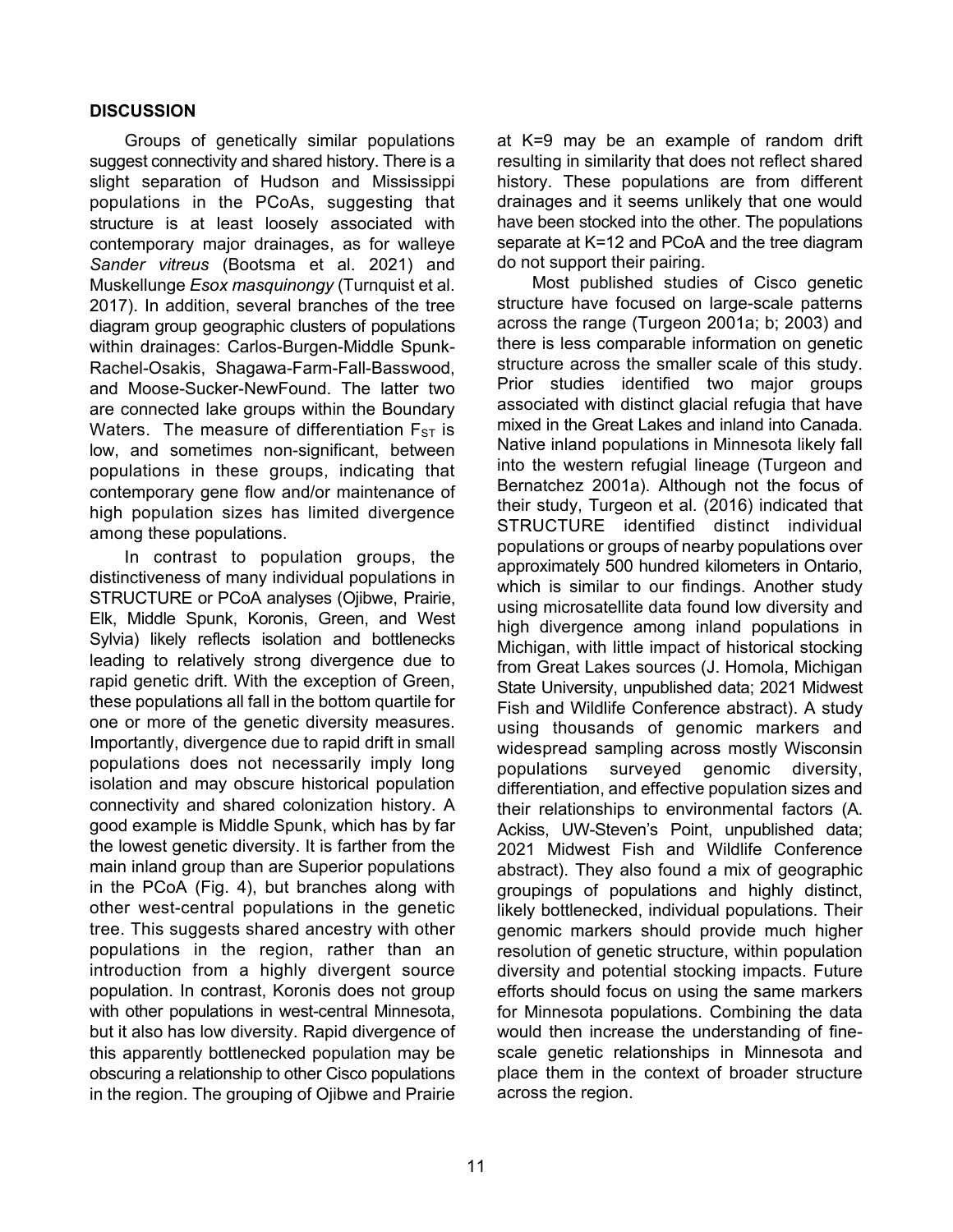Possible influences of historical stocking on genetic structure of Cisco populations are plausible yet not clearly evident, with the exception of three northeastern populations introduced from Lake Superior. Although Cisco stocking has been uncommon in recent decades, historical records indicate that coregonids were stocked in the late 1800s from federal agencies and other northern states (Eddy and Underhill 1974). These authors describe stocking from Lake Superior into central Minnesota lakes and specifically name Green Lake, which is in this study. However, detailed records of sources, Cisco forms, or even species (i.e., possibly Lake Whitefish *C. clupeaformis*) were often lacking (Eddy and Underhill 1974). The three northeastern populations known to have been introduced from Lake Superior over 90 years ago were genetically similar to each other, yet largely distinct from all other populations (Jacobson et al. 2018 and this study). It follows that other introduced populations from Lake Superior should likely also fall within this group. In contrast, other inland population, including several from west-central Minnesota, show little Lake Superior ancestry in STRUCTURE analysis and they all form one large grouping in PCoA, with the exception of a few outliers that are best explained as bottlenecked populations rapidly diverged via genetic drift. The Detroit River/Lake Erie area was a known major source for widespread coregonid stocking from the late 1800s to early 1900s (Roseman et al. 2007), but a review of stocking records indicated that Minnesota likely received more whitefish than Cisco (L. Pashnik, USGS Great Lakes Science Center, unpublished data). If Lake Erie or other Great Lakes Cisco had been successfully introduced, they would likely be from the eastern lineage and highly divergent from Minnesota populations (Turgeon and Bernatchez 2001a); at least of the magnitude of differences with Lake Superior populations. Although chance similarity is possible, the PCoA suggests that any possible historical stocking of non-local sources has not substantially contributed to Cisco populations in this study, including those in west-central Minnesota. The data are less able to discern whether stock transfers within Minnesota, if they occurred, affected current genetic structure.

Maintaining genetic diversity within populations may be essential to avoid inbreeding depression

**Management implications**

and threats to long-term sustainability (Frankham 2015; Ralls et al. 2017). Although low genetic diversity may result from bottlenecks and small population size due mostly to non-genetic factors, the loss of diversity may then contribute to further decline through an extinction vortex (Gilpin & Soule 1986). This has led some conservation scientists to recommend "genetic rescue" - the introduction

of new genetic diversity through translocations

lakes in this study have possible multiple forms, Basswood and Trout. Basswood Lake appears to have dwarf artedi and larger Nipigon Ciscoes. The east basin has the largest divergence between the two forms whereas the western basin has primarily Nipigon. Trout Lake appears to have dwarf artedi and large zenithicus. However, neither sample from these lakes provided evidence for multiple genetic groups. The two samples from distinct basins of Basswood Lake showed no differentiation in  $F_{ST}$  tests. STRUCTURE analyses for Trout Lake did not indicate distinct ancestries within the sample. Further testing of possible genetic differences among forms would benefit from larger samples of each form within lakes assessed with greater numbers of genomic markers to enhance resolution.

Population grouping are not entirely consistent with present-day drainages. The exceptions could be due to stocking across genetic boundaries (Turnquist et al. 2017), differences between current and post-glacial connectivity pathways (Eshenroder and Jacobson 2020), bottlenecks resulting in rapid genetic drift that obscures relationships, or simply poor resolution because of moderate sample sizes and numbers of genetic markers. Combining Minnesota samples with those from across the region that could have been historical sources should clarify possible stocking impacts, especially by using more extensive genomic markers (A. Ackiss,

UW-Steven's Point, unpublished data).

Ciscoes are characterized by multiple phenotypic forms (Eshenroder & Jacobson, 2020) but the degree of genetic divergence is population specific (Turgeon et al. 2016). Two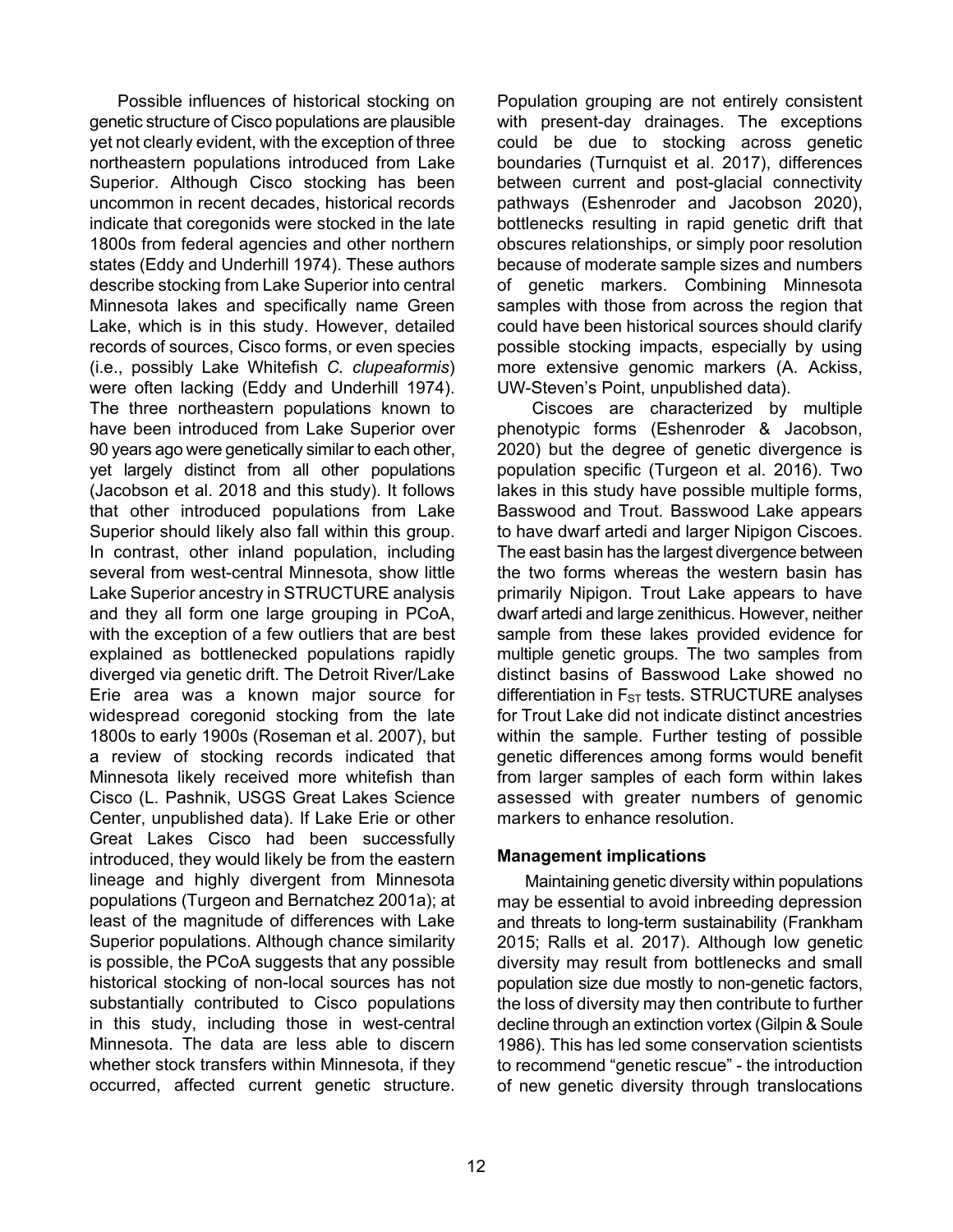(Whiteley et al. 2015; Ralls et al. 2020). Grow et al. (In revision) showed that genetic diversity of 32 of the populations in this present study was inversely related to a measure of habitat quality based on temperature and oxygen. Poor Cisco oxythermal habitat may lead to summer kills and population bottlenecks. Populations with relatively low genetic diversity occurred throughout the state, but many of these were west-central populations on the southern edge of the species range and among the most vulnerable to changing climate (Fang et al. 2012).

Although it is challenging to define a criterion based on these data for how much genetic diversity is too little, the relatively low-diversity populations are potential candidates for genetic rescue. The use of translocations (stocking), however, is controversial (Tallmon et al. 2005; Mable 2018) because of the countering concern of outbreeding depression, or the introduction of maladaptive genes or disruption of beneficial gene complexes. To reduce the risk of outbreeding depression, Miller and Kapuscinski (2003) recommended using sources that are similar by genetic, life-history and ecological/environmental criteria. The MNDNR currently applies these principals to Genetic Management Units (GMU) based on major watersheds in northern Minnesota, although this is only formally applied to Walleye in relation to stocking (Fields et al. 1997, MNDNR 1996). For Cisco, the northern populations, primarily in the Hudson Bay drainage, could be managed as a separate GMU from the Mississippi drainage populations. In practice, this calls for translocations within GMUs if attempts are made to enhance genetic diversity of populations. More conservatively, the populations of west-central Minnesota might be treated as a separate unit. Although their genetic distinctiveness may be attributed to isolation and bottlenecks, they are also on the edge of the Cisco range in the warmest climate zone.

Although likely at risk (Fang et al. 2012), they have also persisted thus far, possibly due to adaptation to warmer environments and other habitat characteristics. Translocation among populations within this region may have a better chance at success than using northern sources. Separate from the question of GMUs, larger, more genetically diverse, populations are preferred sources (Frankham 2015). The data in this study provide a rank of possible source populations based on this criterion. The only other way to maintain (although not enhance) genetic diversity of isolated populations is to increase abundance and avoid population bottlenecks. This emphasizes the critical need to maintain habitat and water quality (e.g., oxythermal conditions) for Cisco to avoid pushing more populations to the point where lack of genetic diversity may further contribute to an extinction vortex.

The extent of genetic diversity related to possible multiple forms of Cisco in Minnesota is another important question not fully answered. The existence of multiple forms has primarily been documented in North American lakes of the Canadian Shield (Turgeon et al. 2016; Eshenroder and Jacobson 2020). That certainly holds true for Minnesota where Schmidt (2016) noted a number of lakes with multiple forms of Cisco in northeast Minnesota. Many of these forms exist in large, complex lakes with excellent water quality and warrant special conservation efforts. Indeed, Shortjaw and Nipigon Cisco are designated as Species of Special Concern in Minnesota (Minnesota DNR 2016), and Shortjaw Cisco have special status in Canada (Todd 2003). Further collections of ciscoes in northeastern Minnesota lakes and subsequent analyses in collaboration with Great Lakes and Canadian geneticists would be useful for developing meaningful conservation plans for these important fish.

# *ACKNOWLEDGEMENTS*

*We thank Simon Emms, St. Thomas University, St. Paul, for assistance with the initial analyses. Also Kyle Zimmer and his students at St. Thomas for assistance with field work. Tim Martin provided the sample site map. Finally, we thank Derek Bahr and Melissa Drake, MNDNR, for reviewing the manuscript.*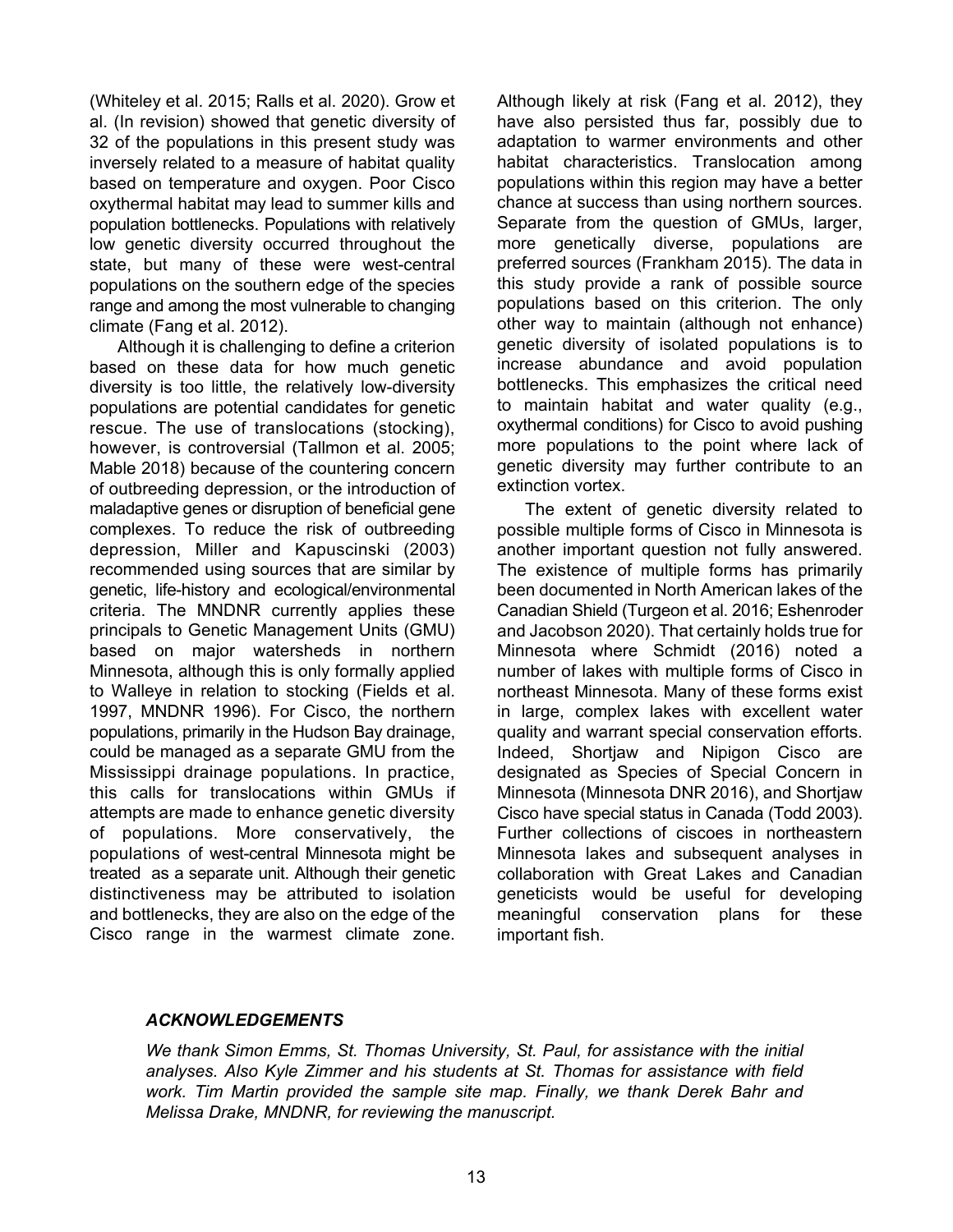# **REFERENCES**

- Benjamini, Y., Hochberg, Y., 1995. Controlling the false discovery rate: a practical and powerful approach to multiple testing. Journal of the Royal Statistical Society B Methodology 57:289–300.
- Bootsma, M.L., L.M. Miller, G.G. Sass, P.T. Euclide, and W.A. Larsen. 2021. The ghosts of propagation past: haplotype information clarifies the relative influence of stocking history and phylogeographic processes on contemporary population structure of walleye (*Sander vitreus*). Ecological Applications 14:1124-1144.
- Cavalli-Sforza, L.L. and A.W.F. Edwards. 1967. Phylogenetic analysis: models and estimation procedures. American Journal of Human Genetics 19:233–257.
- Eddy, S., Underhill, J.C., 1974. Northern Fishes: With a Special Reference to the Upper Mississippi Valley. University of Minnesota Press, Minneapolis.
- Edmands, S. 1999. Heterosis and outbreeding depression in interpopulation crosses spanning a wide range of divergence. Evolution 53:1757–1768.
- Evanno, G., S. Regnaut, J. Goudet. 2005. Detecting the number of clusters of individuals using the software STRUCTURE: a simulation study. Molecular Ecology 14:2611– 2620.
- Eshenroder R.L., and P.C. Jacobson. 2020. Speciation in Cisco with Emphasis on Secondary Contacts, Plasticity, and Hybridization. Transactions of the American Fisheries Society 149:721–740. https: //doi.org/10.1002/tafs.10267
- Fang, X., L. Jiang, P.C. Jacobson, H.G. Stefan, S.R. Alam and D.L. Pereira. 2012. Identifying Cisco refuge lakes in Minnesota under future climate scenarios. Transactions of the American Fisheries Society 141:1608- 1621. [https://doi.org/10.1080/00028487.20](https://doi.org/10.1080/00028487.2012.713888) [12.713888](https://doi.org/10.1080/00028487.2012.713888) .
- Fields, R.D., M.D.G. Desjardins, J.M. Hudson, T.W. Kassler, J.B. Ludden, J.V. Tranquilli, C.A. Toline, and D.P Philipp. 1997. Genetic analysis of fish species in the Upper Midwest. MN DNR. Executive Summary 1-22.
- Frankham, R. 2015. Genetic rescue of small inbred populations: meta-analysis reveals large and consistent benefits of gene flow. Molecular Ecology 24:2610–2618.
- Gilpin, M.E., and M.E. Soule. 1986. Minimum viable populations: Processes of species extinction. Pages 19–34 in M.E. Soule (Ed.), Conservation Biology: The Science of Scarcity and Diversity, (pp.). Sinauer, Sunderland, MA.
- Grow, R.C., K.D. Zimmer, J.L. Cruise, S.K. Emms, L.M. Miller, B.R. Herwig, D.F. Staples, A.R. Tipp, G.M. Gerde, and P.C. Jacobson. In revision. Oxythermal habitat as a primary driver of ecological niche and genetic diversity in cisco (*Coregonus artedi*). Canadian Journal of Fisheries and Aquatic Sciences.
- Jacobson, P.C., T.K. Cross, J. Zandlo, B.N. Carlson, and D.L. Pereira. 2012. The effects of climate change and eutrophication on cisco *Coregonus artedi* abundance in Minnesota lakes. Advances in Limnology 63:417–427.
- Jacobson, P.C., X. Fang, H.G. Stefan and D.L. Pereira. 2013. Protecting cisco (*Coregonus Artedi* Lesueur) oxythermal habitat from climate change: Building resilience in deep lakes using a landscape approach. Advances in Limnology 64:323–332.
- Jacobson, P.C., S.K. Emms, J.L. Cruise, K.D. Zimmer, R.C. Grow, J. Nielsen, A.R. Tipp, and L.M. Miller. 2018. Retention of morphological and ecological traits of Lake Superior cisco *Coregonus artedi* after translocation into inland lakes. Journal of Great Lakes Research 44:289-298.
- Jacobson, P.C., K.D. Zimmer, R. Grow, and R.L. Eshenroder. 2020. Morphological variation of cisco across gradients of lake productivity. Transactions of the American Fisheries Society 149: 462-473.
- Kalinowski, S.T., 2005. HP-Rare: a computer program for performing rarefaction on measures of allelic diversity. Molecular Ecology Notes 5:187–189.
- Kaufman S.D., G.E. Morgan, and J.M. Gunn. 2009. The Role of Ciscoes as prey in the trophy growth potential of walleyes. North American Journal of Fisheries Management 29:468–477. https://doi.org/10.1577/m07-117.1.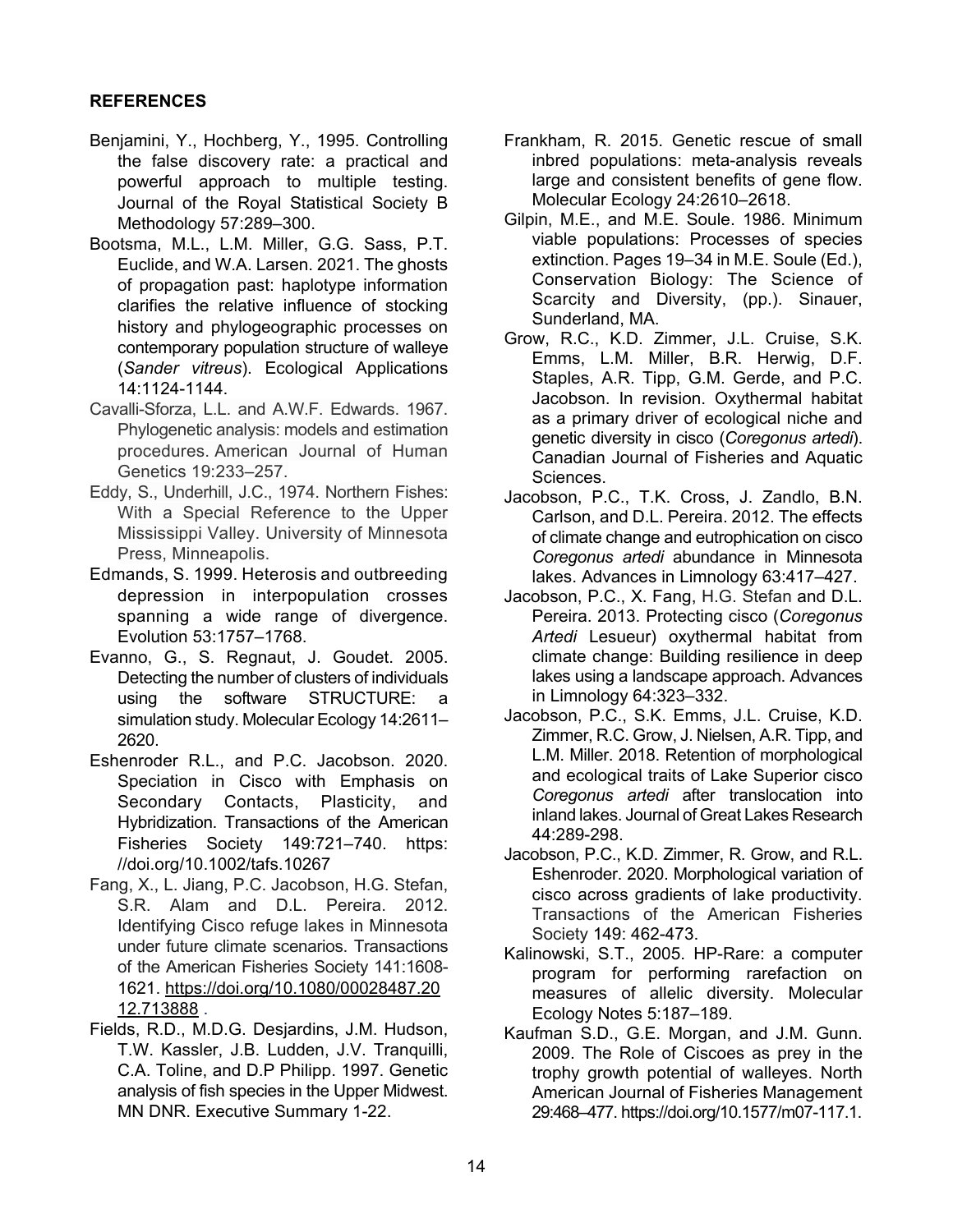- Kennedy P.J., T.J. Bartley, D.M. Gillis, K.S. McCann, and M.D. Rennie 2018. Offshore prey densities facilitate similar life history and behavioral patterns in two distinct aquatic apex predators, Northern Pike and Lake Trout. Transactions of the American Fisheries Society 147:972–995[. https://doi.org/10.1002/tafs.10090.](https://doi.org/10.1002/tafs.10090)
- Mable, B.K. 2019. Conservation of adaptive potential and functional diversity: integrating old and new approaches. Conservation Genetics 20:89–100.
- Miller, L.M., and A.R. Kapuscinski. 2003. Genetic guidelines for hatchery supplementation programs. Pages 329-355 in E.M. Hallerman, ed Population Genetics: Principles and Practices for Fisheries Scientists. American Fisheries Society, Bethesda, MD.
- MNDNR (Minnesota Department of Natural Resources). 1996. Walleye Stocking Guidelines for Minnesota Fisheries Managers. Minnesota Department of Natural Resources Report, Section of Fisheries, Special Publication 150, St. Paul.
- Minnesota Department of Natural Resources. 2016. Minnesota's Wildlife Action Plan 2015- 2025. Division of Ecological and Water Resources, Minnesota Department of Natural Resources.
- Peakall R., and P.E. Smouse. 2012. GenAlEx 6.5: genetic analysis in Excel. Population genetic software for teaching and research – an update. Bioinformatics 28:2537-2539.
- Peakall R. and P.E. Smouse. 2006. GenAlEx 6: genetic analysis in Excel. Population genetic software for teaching and research. Molecular Ecology Notes 6:288-295.
- Pritchard, J.K., M. Stephens, and P. Donnelly. 2000. Inference of population structure using multilocus genotype data. Genetics 155:945–959.
- Ralls, K., J.D. Ballou, M.R. Dudash, M.D.B. Eldridge, C.B. Fenster, R.C. Lacy, P. Sunnucks, and R. Frankham. 2018. Call for a paradigm shift in the genetic management of fragmented populations. Conservation Letters 11:1–6.<https://doi.org/> 10.1111/conl.12412.
- Ralls, K., P. Sunnucks, R.C. Lacy, and R. Frankham. 2020. Genetic rescue: A critique of the evidence supports maximizing genetic diversity rather than minimizing the introduction of putatively harmful genetic variation. Biological Conservation 251:108784.
- Roseman, E., G. Kennedy, J. Boase, B. Manny, T. Todd, and W. Stott. 2007. Evidence of Lake Whitefish spawning in the Detroit River: Implications for habitat and population recovery. Journal of Great Lakes Research 33:397-406. 10.1016/S0380-1330(07)70064-3.
- Saitou, N., and M. Nei. 1987. The neighbor-joining method: a new method for reconstructing phylogenetic trees. Molecular Biology and Evolution 4:406–425.
- Schmidt, K.P. 2016. Confounding Ciscoes. American Currents 41:7-15.
- Sharma, S., M.J. Vander Zanden, J.J. Magnuson, and J. Lyons. 2011. Comparing climate change and species invasions as drivers of coldwater fish population extirpations. PLoS (Public Library of Science) ONE; [online serial] 6(8):e22906. DOI: 10.1371/ journal.pone.0022906.
- Tallmon, D. A., G. Luikart, and R.S. Waples. 2004. The alluring simplicity and complex reality of genetic rescue. Trends in Ecology and Evolution 19:489–496.
- Todd, T.N. 2003. Update COSEWIC status report on the shortjaw cisco *Coregonus zenithicus* in Canada in COSEWIC assessment and update status report on the shortjaw cisco *Coregonus zenithicus* in Canada. Committee on the Status of Endangered Wildlife in Canada. Ottawa.
- Turgeon J., and L. Bernatchez. 2001a. Clinal variation at microsatellite markers reveals extensive historical secondary contacts between refugial races of *Coregonus artedi* (Teleostei: Coregoninae). Evolution 55:2274– 2286.
- Turgeon J., and L. Bernatchez. 2001b. Mitochondrial DNA phylogeography of Lake Cisco (*Coregonus artedi*): evidence supporting extensive secondary contacts between two glacial races. Molecular Ecology 10:987–1001.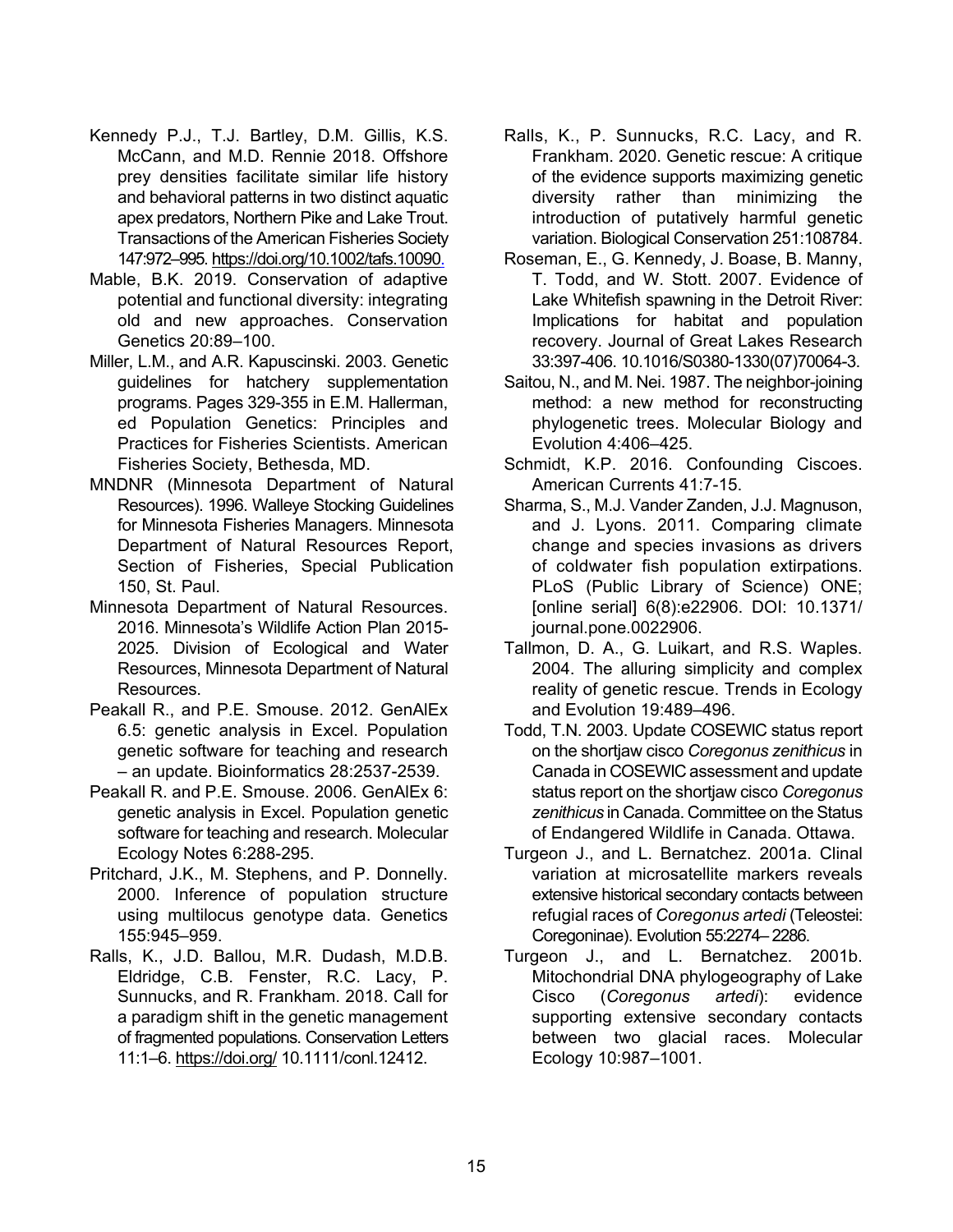- Turgeon, J., S.M. Reid, A. Bourret, T.C. Pratt, J.D. Reist, A.M. Muir, and K.L. Howland. 2016. Morphological and genetic variation in Cisco (*Coregonus artedi*) and Shortjaw Cisco (*C. zenithicus*): multiple origins of Shortjaw Cisco in inland lakes require a lake specific conservation approach. Conservation Genetics 17:45–56.
- Turgeon J., and L. Bernatchez. 2003. Reticulate evolution and phenotypic diversity in North American ciscoes, Coregonus spp. (Teleostei: Salmonidae): implications for the conservation of an evolutionary legacy. Conservation Genetics 4:67–81.
- Turnquist, K.N., W.A. Larson, J.M. Farrell, P.A. Hanchin, K.L. Kapuscinski, L.M. Miller, K.T. Scribner, C.C. Wilson, and B.L. Sloss. 2017. Genetic structure of muskellunge in the Great Lakes region and the effects of supplementation on genetic integrity of wild populations. Journal of Great Lakes Research 43:1141–1152.
- VanderBloemen S.N., Gorne J.A., Sass G.G. & Shaw S.L. (2020). Influence of cisco (*Coregonus artedi*, Lesueur) on muskellunge (*Esox masquinongy*, Mitchill) mean length, population size structure, and maximum size in northern Wisconsin lakes. *Journal of Applied Ichthyology* 36:159–167.
- Weeks, A.R., C.M. Sgro, A.G. Young, R. Frankham, N.J. Mitchell, K.A. Miller, M. Byrne, D.J. Coates, M.D.B. Eldridge, P. Sunnucks, M.F. Breed, E.A. James, and A.A. Hoffmann. 2011. Assessing the benefits and risks of translocations in changing environments: a genetic perspective. Evol. Appl. 4, 709–725. https://doi.org/ 10.1111/ j.1752-4571.2011.00192.x.
- Whiteley, A.R., S.W. Fitzpatrick, W.C. Funk, and D.A. Tallmon. 2015. Genetic rescue to the rescue. Trends in Ecology & Evolution 30:42–49.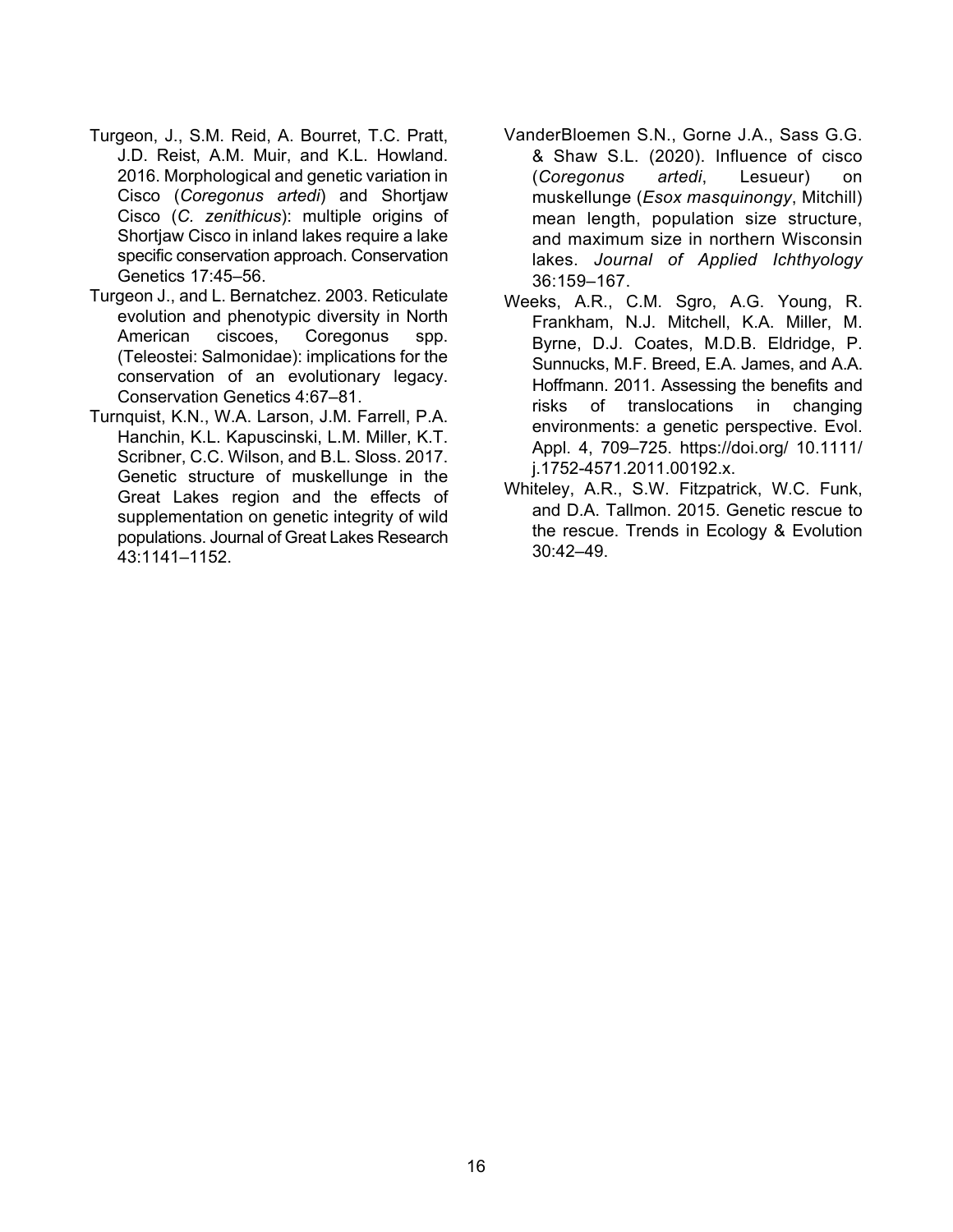APPENDIX 1. Microsatellite locus characteristics, including allele characteristics, genetic diversity, primers and PCR reaction conditions. Ho, observed heterozygosity; HE, expected heterozygosity; T, annealing temperature. Loci Clatet12 and Clatet15 were removed because numerous samples had significant heterozygote deficits (i.e., not in Hardy-Weinberg equilibrium). These loci had a large size range and deficits may have been caused by large allele drop-out.

| Locus               | Total<br>alleles | <b>Size</b><br>range<br>(bp) | Mean<br>alleles<br>per lake<br>(range) | Mean Ho per<br>lake (range) | Mean $H_E$ per<br>lake (range) | Primers                                                      | Reference   | $T(^{\circ}C)$ |
|---------------------|------------------|------------------------------|----------------------------------------|-----------------------------|--------------------------------|--------------------------------------------------------------|-------------|----------------|
| Cisco90             | 6                | 114-130                      | 4.1<br>$(2-5)$                         | 0.49<br>$(0.10 - 0.75)$     | 0.60<br>$(0.10 - 0.71)$        | CAGACATGCTCAGGAACTAG<br><b>CTCAAGTATTGTAATTGGGTAC</b>        | A           | 55             |
| Cisco126            | 6                | 187-225                      | 2.6<br>$(1-6)$                         | 0.32<br>$(0.00 - 0.55)$     | 0.34<br>$(0.00 - 0.61)$        | <b>GCCAGAGGGGTACTAGGAGTATG</b><br>GCAGAGAAAGAGCCTGATTGAAC    | A           | 60             |
| BWF <sub>2</sub>    | $\overline{7}$   | 168-180                      | 4.0<br>$(3-6)$                         | 0.48<br>$(0.15 - 0.73)$     | 0.50<br>$(0.23 - 0.64)$        | CGGATACATCGGCAACCTCTG<br>AGACAGTCCCCAATGAGAAAA               | $\mathsf B$ | 55             |
| Cisco157            | 13               | 157-181                      | 7.6<br>$(5-10)$                        | 0.83<br>$(0.70 - 1.00)$     | 0.80<br>$(0.72 - 0.84)$        | <b>CTTAGATGATGGCTTGGCTCC</b><br>GGTGCAATCACTCTTACAACACC      | A           | 60             |
| Cisco181            | 64               | 183-403                      | 20.5<br>$(12-27)$                      | 0.87<br>$(0.73 - 0.95)$     | 0.95<br>$(0.85 - 0.98)$        | <b>GGTCTGAATACTTTCCAAATGCAC</b><br><b>CCATCCCTTTGCTCTGCC</b> | Α           | 65             |
| Cisco200            | 29               | 214-282                      | 14.0<br>$(9-19)$                       | 0.80<br>$(0.56 - 1.00)$     | 0.91<br>$(0.87 - 0.94)$        | GGTTAGGAGTTAGGGAAAATATG<br><b>GTTGTGAGGTAGGCCTGG</b>         | Α           | 60             |
| Clatet1             | 33               | 180-304                      | 14.1<br>$(6-20)$                       | 0.85<br>$(0.60 - 1.00)$     | 0.88<br>$(0.69 - 0.96)$        | GAGCCCATCATCACTGAGAAAGA<br><b>CTGCTACCCACAAACCCCTG</b>       | C           | 60             |
| Clatet <sub>6</sub> | 79               | 232-496                      | 23.0<br>$(17-28)$                      | 0.95<br>$(0.90 - 1.00)$     | 0.97<br>$(0.92 - 0.98)$        | <b>GAATCGGCATCTCCTGAGTCA</b><br><b>GCTTGGGGCATAATAACCACC</b> | C           | 60             |
| Clatet12*           | 63               | 150-488                      | 22.5<br>$(13-28)$                      | 0.89<br>$(0.81 - 1.00)$     | 0.97<br>$(0.95 - 0.98)$        | <b>TCTTTGGGTTCTTAGGCTGG</b><br><b>GGGAAACTGTATTTTGGAGC</b>   | C           | 57             |
| Clatet15*           | 44               | 232-390                      | 16.9<br>$(11-23)$                      | 0.83<br>$(0.70 - 0.95)$     | 0.94<br>$(0.91 - 0.96)$        | <b>CCGAAATGGTCATAACTGAA</b><br><b>GTGGTCCTCTGTAGCCCA</b>     | C           | 57             |

A. Turgeon, et al. (1999); B. Patton et al. (1997), as cited in A; C. Winkler and Weiss (2008).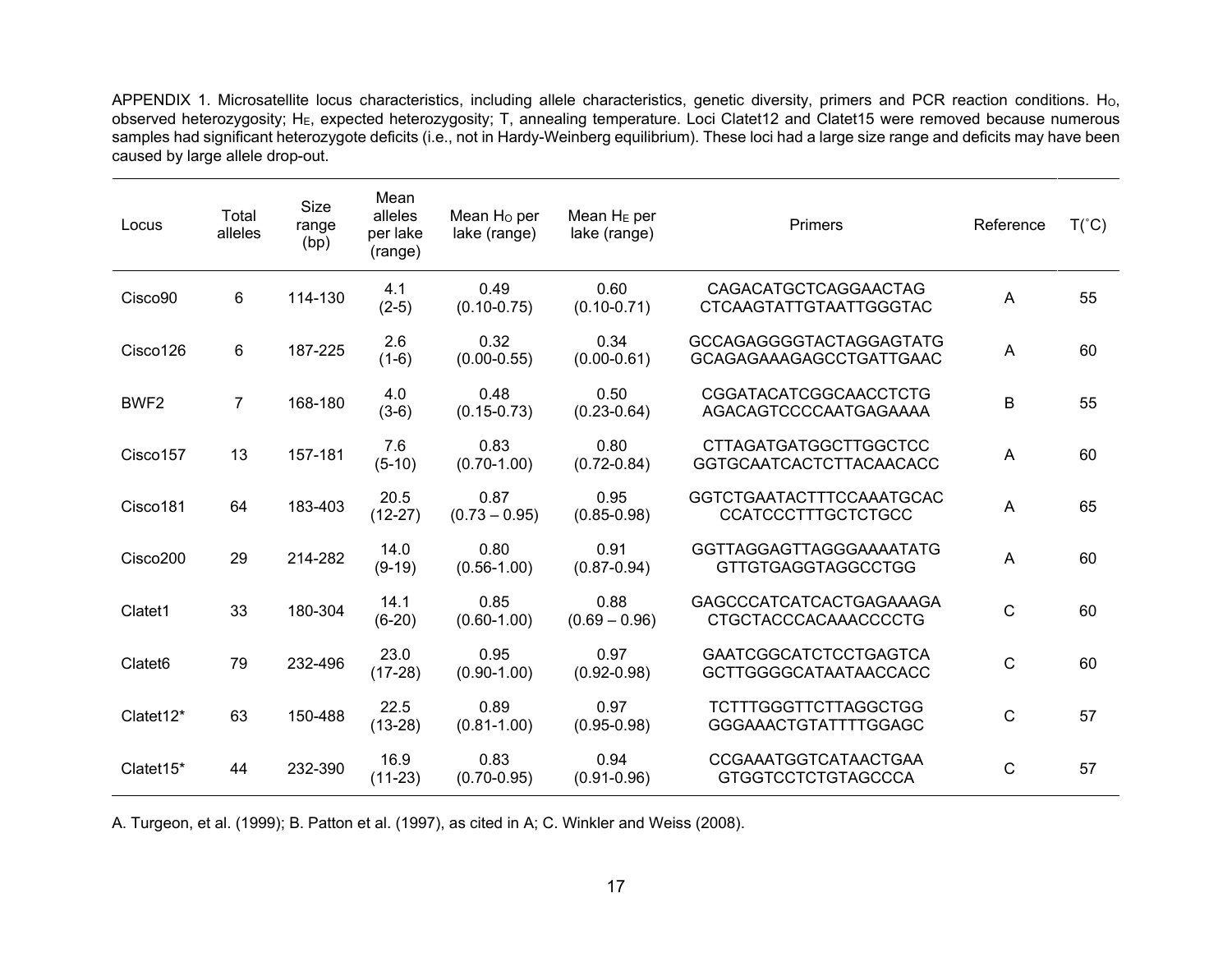| Pop              | 1                        | $\overline{2}$ | 3     | 4     | 5     | 6     | 7     | 8     | 9     | 10    |
|------------------|--------------------------|----------------|-------|-------|-------|-------|-------|-------|-------|-------|
| 1                | $\overline{\phantom{0}}$ |                |       |       |       |       |       |       |       |       |
| $\overline{c}$   | 0.005                    |                |       |       |       |       |       |       |       |       |
| 3                | 0.004                    | 0.004          |       |       |       |       |       |       |       |       |
| 4                | 0.017                    | 0.012          | 0.019 |       |       |       |       |       |       |       |
| 5                | 0.051                    | 0.055          | 0.047 | 0.055 |       |       |       |       |       |       |
| 6                | 0.132                    | 0.111          | 0.104 | 0.108 | 0.104 |       |       |       |       |       |
| $\overline{7}$   | 0.047                    | 0.048          | 0.038 | 0.045 | 0.025 | 0.060 |       |       |       |       |
| 8                | 0.061                    | 0.056          | 0.043 | 0.058 | 0.040 | 0.060 | 0.010 |       |       |       |
| $\boldsymbol{9}$ | 0.039                    | 0.039          | 0.028 | 0.046 | 0.034 | 0.069 | 0.012 | 0.019 |       |       |
| 10               | 0.075                    | 0.070          | 0.059 | 0.065 | 0.035 | 0.040 | 0.000 | 0.005 | 0.013 |       |
| 11               | 0.039                    | 0.037          | 0.024 | 0.041 | 0.024 | 0.060 | 0.007 | 0.010 | 0.009 | 0.014 |
| 12               | 0.037                    | 0.035          | 0.028 | 0.035 | 0.030 | 0.069 | 0.008 | 0.019 | 0.015 | 0.016 |
| 13               | 0.038                    | 0.043          | 0.028 | 0.056 | 0.031 | 0.098 | 0.023 | 0.030 | 0.011 | 0.036 |
| 14               | 0.077                    | 0.061          | 0.062 | 0.052 | 0.067 | 0.062 | 0.036 | 0.046 | 0.049 | 0.035 |
| 15               | 0.058                    | 0.048          | 0.042 | 0.048 | 0.053 | 0.055 | 0.023 | 0.027 | 0.034 | 0.025 |
| 16               | 0.065                    | 0.057          | 0.048 | 0.057 | 0.050 | 0.057 | 0.016 | 0.020 | 0.027 | 0.017 |
| 17               | 0.054                    | 0.051          | 0.039 | 0.054 | 0.036 | 0.056 | 0.010 | 0.017 | 0.003 | 0.007 |
| 18               | 0.049                    | 0.043          | 0.031 | 0.047 | 0.042 | 0.075 | 0.017 | 0.017 | 0.024 | 0.022 |
| 19               | 0.057                    | 0.048          | 0.033 | 0.053 | 0.046 | 0.072 | 0.020 | 0.022 | 0.029 | 0.030 |
| 20               | 0.076                    | 0.071          | 0.053 | 0.078 | 0.053 | 0.087 | 0.027 | 0.021 | 0.038 | 0.034 |
| 21               | 0.054                    | 0.046          | 0.038 | 0.050 | 0.040 | 0.040 | 0.012 | 0.019 | 0.009 | 0.009 |
| 22               | 0.045                    | 0.039          | 0.028 | 0.045 | 0.044 | 0.060 | 0.019 | 0.025 | 0.020 | 0.027 |
| 23               | 0.066                    | 0.055          | 0.040 | 0.069 | 0.059 | 0.080 | 0.038 | 0.031 | 0.045 | 0.048 |
| 24               | 0.110                    | 0.091          | 0.077 | 0.095 | 0.068 | 0.044 | 0.033 | 0.023 | 0.043 | 0.019 |
| 25               | 0.039                    | 0.036          | 0.023 | 0.042 | 0.025 | 0.067 | 0.006 | 0.011 | 0.016 | 0.017 |
| 26               | 0.058                    | 0.049          | 0.039 | 0.052 | 0.043 | 0.071 | 0.019 | 0.021 | 0.031 | 0.023 |
| 27               | 0.094                    | 0.081          | 0.065 | 0.102 | 0.083 | 0.111 | 0.055 | 0.050 | 0.065 | 0.065 |
| 28               | 0.088                    | 0.090          | 0.087 | 0.078 | 0.113 | 0.136 | 0.067 | 0.092 | 0.078 | 0.085 |
| 29               | 0.039                    | 0.045          | 0.029 | 0.058 | 0.037 | 0.108 | 0.024 | 0.035 | 0.021 | 0.045 |
| 30               | 0.049                    | 0.047          | 0.039 | 0.041 | 0.035 | 0.054 | 0.005 | 0.024 | 0.014 | 0.008 |
| 31               | 0.042                    | 0.042          | 0.032 | 0.047 | 0.037 | 0.076 | 0.016 | 0.026 | 0.004 | 0.023 |
| 32               | 0.060                    | 0.044          | 0.036 | 0.053 | 0.073 | 0.087 | 0.046 | 0.042 | 0.053 | 0.059 |
| 33               | 0.097                    | 0.080          | 0.065 | 0.100 | 0.107 | 0.109 | 0.072 | 0.062 | 0.082 | 0.081 |
| 34               | 0.052                    | 0.040          | 0.035 | 0.051 | 0.074 | 0.066 | 0.036 | 0.044 | 0.042 | 0.046 |
| 35               | 0.030                    | 0.030          | 0.020 | 0.044 | 0.046 | 0.089 | 0.029 | 0.035 | 0.026 | 0.044 |
| 36               | 0.209                    | 0.188          | 0.160 | 0.225 | 0.220 | 0.250 | 0.190 | 0.172 | 0.188 | 0.208 |
| 37               | 0.127                    | 0.125          | 0.121 | 0.128 | 0.120 | 0.152 | 0.075 | 0.127 | 0.115 | 0.109 |
| 38               | 0.074                    | 0.057          | 0.049 | 0.070 | 0.062 | 0.065 | 0.040 | 0.038 | 0.041 | 0.041 |
| 39               | 0.102                    | 0.093          | 0.076 | 0.112 | 0.089 | 0.122 | 0.065 | 0.073 | 0.062 | 0.078 |

APPENDIX 2. Pairwise Fst values between 39 samples of Cisco populations. Non-significant values at the P <0.05 criterion are indicated in bold italics. Populations IDs are listed in Table 1.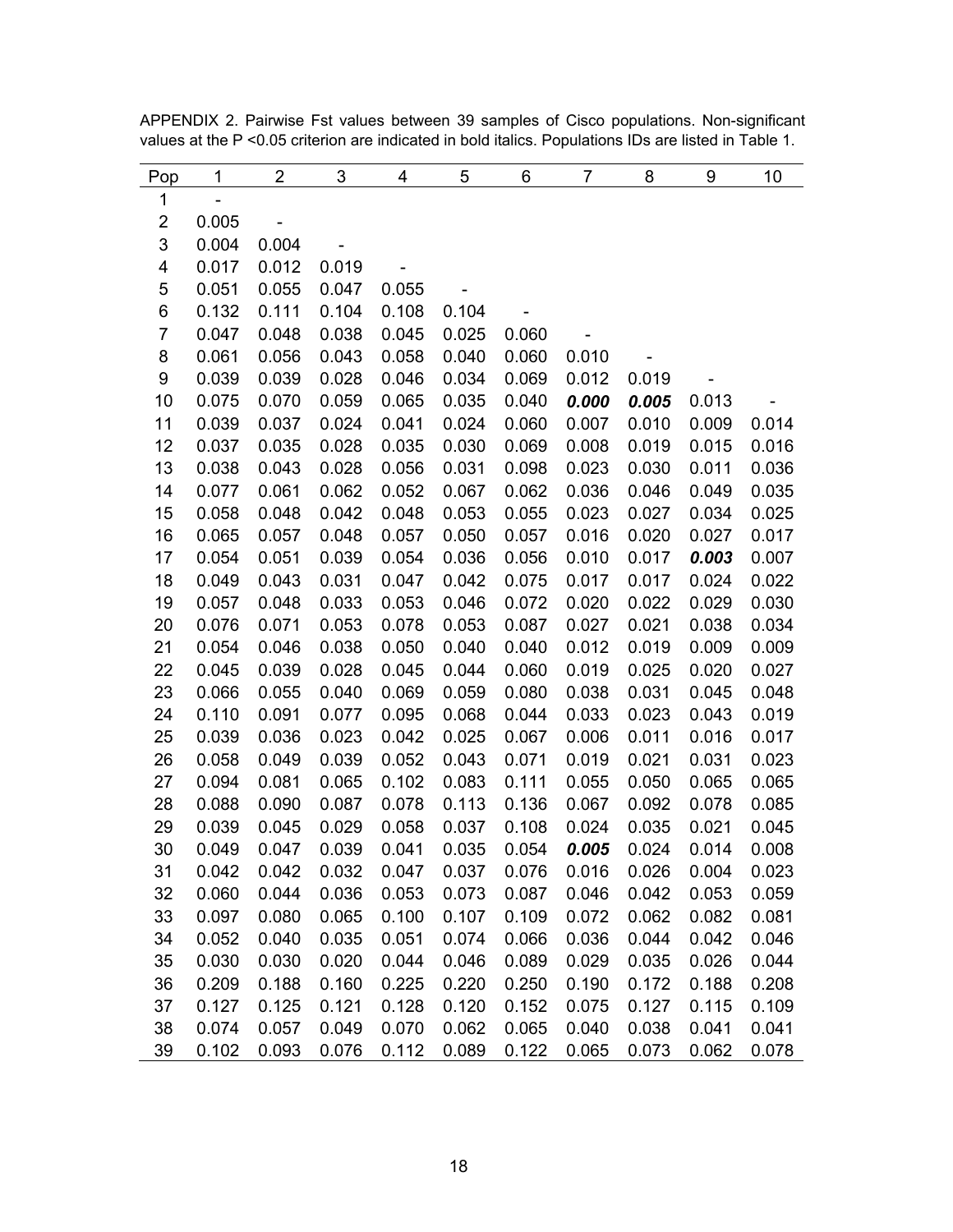| Pop              | 11    | 12    | 13    | 14    | 15    | 16    | 17    | 18    | 19    | 20    |
|------------------|-------|-------|-------|-------|-------|-------|-------|-------|-------|-------|
| $\mathbf 1$      |       |       |       |       |       |       |       |       |       |       |
| $\overline{c}$   |       |       |       |       |       |       |       |       |       |       |
| 3                |       |       |       |       |       |       |       |       |       |       |
| 4                |       |       |       |       |       |       |       |       |       |       |
| 5                |       |       |       |       |       |       |       |       |       |       |
| 6                |       |       |       |       |       |       |       |       |       |       |
| $\overline{7}$   |       |       |       |       |       |       |       |       |       |       |
| 8                |       |       |       |       |       |       |       |       |       |       |
| $\boldsymbol{9}$ |       |       |       |       |       |       |       |       |       |       |
| 10               |       |       |       |       |       |       |       |       |       |       |
| 11               |       |       |       |       |       |       |       |       |       |       |
| 12               | 0.002 |       |       |       |       |       |       |       |       |       |
| 13               | 0.011 | 0.022 |       |       |       |       |       |       |       |       |
| 14               | 0.032 | 0.023 | 0.071 |       |       |       |       |       |       |       |
| 15               | 0.012 | 0.008 | 0.042 | 0.011 |       |       |       |       |       |       |
| 16               | 0.008 | 0.009 | 0.033 | 0.020 | 0.009 |       |       |       |       |       |
| 17               | 0.008 | 0.015 | 0.014 | 0.041 | 0.026 | 0.017 |       |       |       |       |
| 18               | 0.005 | 0.011 | 0.025 | 0.042 | 0.014 | 0.019 | 0.022 |       |       |       |
| 19               | 0.006 | 0.011 | 0.029 | 0.048 | 0.014 | 0.020 | 0.026 | 0.003 |       |       |
| 20               | 0.026 | 0.038 | 0.035 | 0.078 | 0.038 | 0.035 | 0.029 | 0.031 | 0.029 |       |
| 21               | 0.008 | 0.012 | 0.025 | 0.031 | 0.015 | 0.014 | 0.004 | 0.017 | 0.016 | 0.031 |
| 22               | 0.006 | 0.011 | 0.023 | 0.045 | 0.019 | 0.022 | 0.021 | 0.015 | 0.010 | 0.038 |
| 23               | 0.020 | 0.033 | 0.037 | 0.068 | 0.030 | 0.037 | 0.041 | 0.018 | 0.014 | 0.030 |
| 24               | 0.028 | 0.039 | 0.050 | 0.060 | 0.033 | 0.030 | 0.027 | 0.027 | 0.028 | 0.031 |
| 25               | 0.004 | 0.011 | 0.014 | 0.046 | 0.017 | 0.019 | 0.014 | 0.008 | 0.010 | 0.014 |
| 26               | 0.012 | 0.012 | 0.034 | 0.040 | 0.015 | 0.019 | 0.026 | 0.006 | 0.009 | 0.029 |
| 27               | 0.034 | 0.040 | 0.059 | 0.077 | 0.040 | 0.038 | 0.061 | 0.028 | 0.024 | 0.059 |
| 28               | 0.069 | 0.062 | 0.096 | 0.085 | 0.080 | 0.070 | 0.076 | 0.077 | 0.089 | 0.100 |
| 29               | 0.015 | 0.020 | 0.014 | 0.073 | 0.040 | 0.040 | 0.029 | 0.022 | 0.020 | 0.038 |
| 30               | 0.012 | 0.011 | 0.030 | 0.031 | 0.021 | 0.017 | 0.011 | 0.023 | 0.026 | 0.038 |
| 31               | 0.009 | 0.012 | 0.012 | 0.052 | 0.030 | 0.024 | 0.008 | 0.024 | 0.024 | 0.036 |
| 32               | 0.028 | 0.028 | 0.056 | 0.044 | 0.021 | 0.034 | 0.055 | 0.022 | 0.021 | 0.052 |
| 33               | 0.051 | 0.050 | 0.083 | 0.070 | 0.038 | 0.053 | 0.081 | 0.041 | 0.034 | 0.071 |
| 34               | 0.024 | 0.020 | 0.050 | 0.039 | 0.018 | 0.025 | 0.040 | 0.022 | 0.016 | 0.053 |
| 35               | 0.015 | 0.017 | 0.026 | 0.054 | 0.026 | 0.033 | 0.030 | 0.023 | 0.022 | 0.038 |
| 36               | 0.146 | 0.159 | 0.174 | 0.208 | 0.153 | 0.166 | 0.180 | 0.135 | 0.125 | 0.154 |
| 37               | 0.097 | 0.085 | 0.122 | 0.123 | 0.102 | 0.100 | 0.115 | 0.110 | 0.108 | 0.122 |
| 38               | 0.026 | 0.033 | 0.054 | 0.050 | 0.026 | 0.036 | 0.039 | 0.031 | 0.029 | 0.043 |
| 39               | 0.042 | 0.049 | 0.066 | 0.094 | 0.055 | 0.058 | 0.063 | 0.049 | 0.037 | 0.066 |

APPENDIX 2. Pairwise Fst value…continued.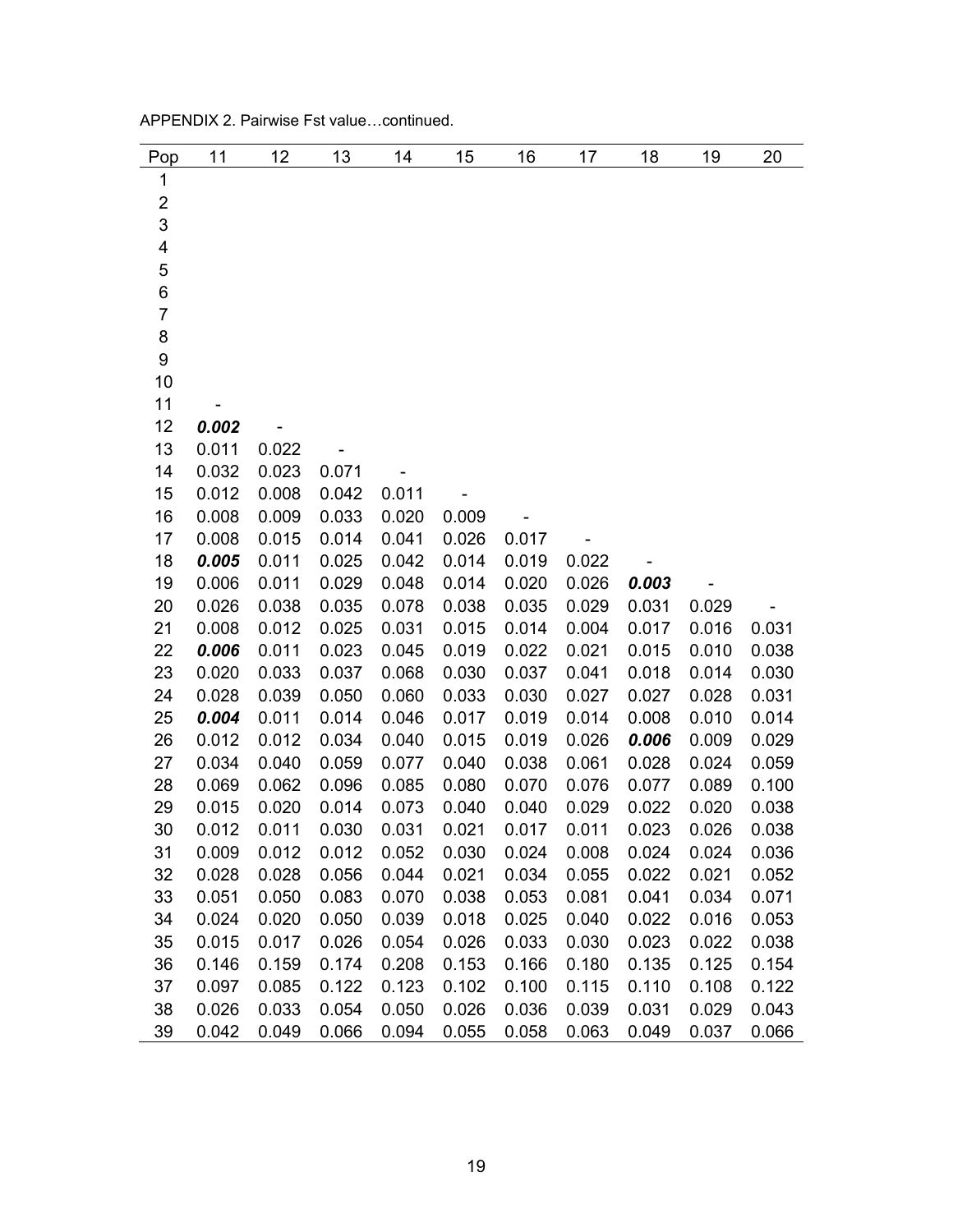| Pop                     | 21    | 22    | 23    | 24    | 25    | 26    | 27    | 28    | 29    | 30    |
|-------------------------|-------|-------|-------|-------|-------|-------|-------|-------|-------|-------|
| $\mathbf 1$             |       |       |       |       |       |       |       |       |       |       |
| $\overline{2}$          |       |       |       |       |       |       |       |       |       |       |
| 3                       |       |       |       |       |       |       |       |       |       |       |
| $\overline{\mathbf{4}}$ |       |       |       |       |       |       |       |       |       |       |
| 5                       |       |       |       |       |       |       |       |       |       |       |
| 6                       |       |       |       |       |       |       |       |       |       |       |
| $\overline{7}$          |       |       |       |       |       |       |       |       |       |       |
| 8                       |       |       |       |       |       |       |       |       |       |       |
| 9                       |       |       |       |       |       |       |       |       |       |       |
| 10                      |       |       |       |       |       |       |       |       |       |       |
| 11                      |       |       |       |       |       |       |       |       |       |       |
| 12                      |       |       |       |       |       |       |       |       |       |       |
| 13                      |       |       |       |       |       |       |       |       |       |       |
| 14                      |       |       |       |       |       |       |       |       |       |       |
| 15                      |       |       |       |       |       |       |       |       |       |       |
| 16<br>17                |       |       |       |       |       |       |       |       |       |       |
| 18                      |       |       |       |       |       |       |       |       |       |       |
| 19                      |       |       |       |       |       |       |       |       |       |       |
| 20                      |       |       |       |       |       |       |       |       |       |       |
| 21                      |       |       |       |       |       |       |       |       |       |       |
| 22                      | 0.012 |       |       |       |       |       |       |       |       |       |
| 23                      | 0.032 | 0.022 |       |       |       |       |       |       |       |       |
| 24                      | 0.023 | 0.031 | 0.031 |       |       |       |       |       |       |       |
| 25                      | 0.014 | 0.013 | 0.017 | 0.025 |       |       |       |       |       |       |
| 26                      | 0.019 | 0.013 | 0.022 | 0.022 | 0.010 |       |       |       |       |       |
| 27                      | 0.047 | 0.039 | 0.027 | 0.051 | 0.040 | 0.028 |       |       |       |       |
| 28                      | 0.068 | 0.080 | 0.118 | 0.125 | 0.079 | 0.090 | 0.145 |       |       |       |
| 29                      | 0.029 | 0.016 | 0.033 | 0.057 | 0.016 | 0.025 | 0.052 | 0.096 |       |       |
| 30                      | 0.009 | 0.020 | 0.045 | 0.034 | 0.013 | 0.019 | 0.066 | 0.068 | 0.034 |       |
| 31                      | 0.013 | 0.014 | 0.042 | 0.044 | 0.014 | 0.027 | 0.063 | 0.072 | 0.014 | 0.015 |
| 32                      | 0.040 | 0.025 | 0.025 | 0.048 | 0.029 | 0.025 | 0.042 | 0.094 | 0.045 | 0.044 |
| 33                      | 0.064 | 0.048 | 0.038 | 0.064 | 0.050 | 0.041 | 0.040 | 0.138 | 0.067 | 0.075 |
| 34                      | 0.026 | 0.023 | 0.034 | 0.048 | 0.029 | 0.027 | 0.040 | 0.083 | 0.043 | 0.036 |
| 35                      | 0.028 | 0.018 | 0.023 | 0.057 | 0.018 | 0.027 | 0.046 | 0.092 | 0.017 | 0.029 |
| 36                      | 0.162 | 0.141 | 0.108 | 0.163 | 0.146 | 0.138 | 0.125 | 0.276 | 0.156 | 0.183 |
| 37                      | 0.108 | 0.088 | 0.127 | 0.136 | 0.091 | 0.089 | 0.143 | 0.150 | 0.090 | 0.086 |
| 38                      | 0.023 | 0.030 | 0.030 | 0.035 | 0.027 | 0.031 | 0.045 | 0.105 | 0.054 | 0.036 |
| 39                      | 0.050 | 0.048 | 0.049 | 0.066 | 0.047 | 0.041 | 0.052 | 0.142 | 0.054 | 0.064 |

APPENDIX 2. Pairwise Fst value…continued.